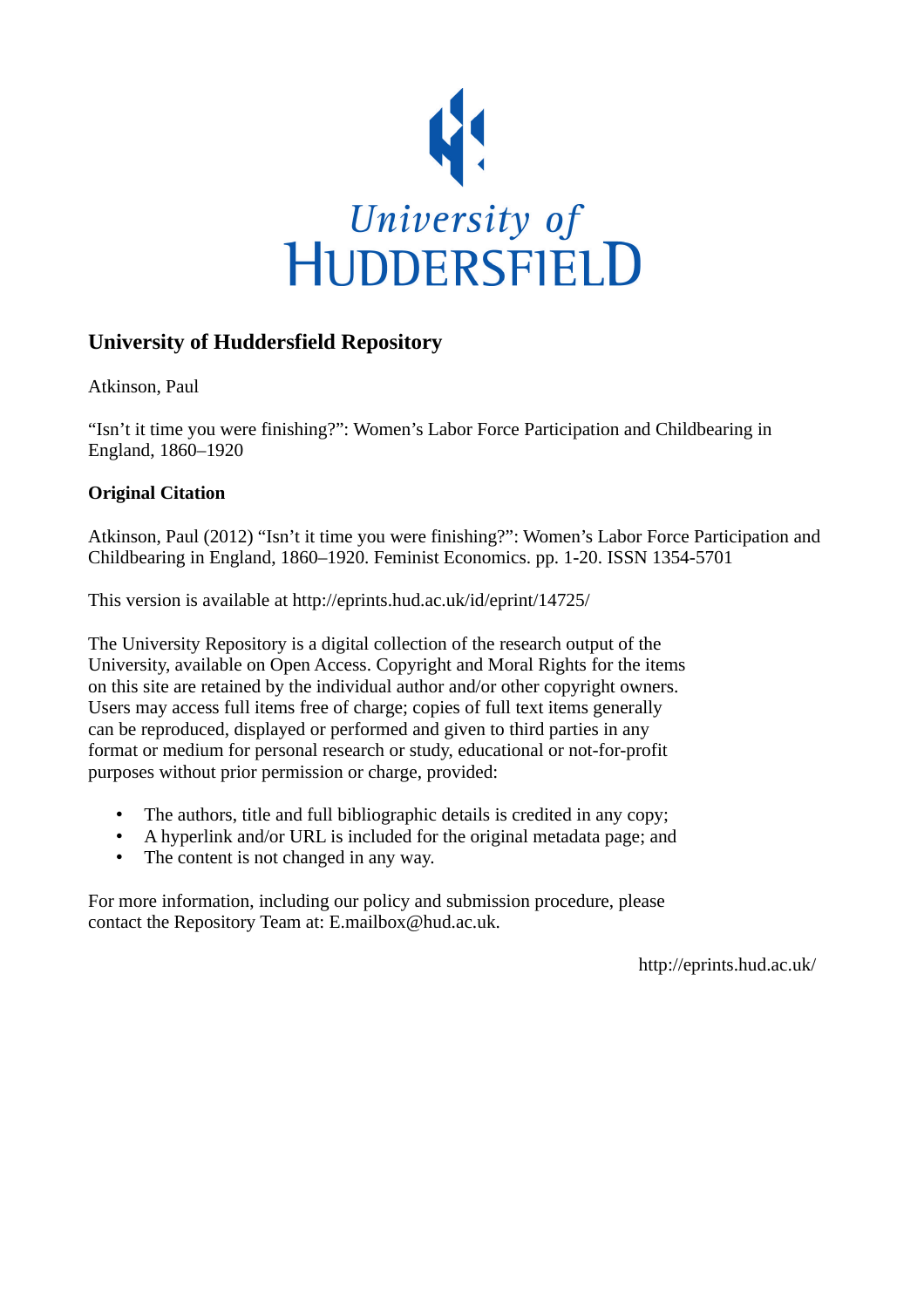# "ISN'T IT TIME YOU WERE FINISHING?": WOMEN'S LABOR FORCE PARTICIPATION AND CHILDBEARING IN ENGLAND, 1860–1920

*Paul Atkinson* 

#### ABSTRACT

This contribution examines the relationship between women's labor force participation (LFP) and fertility in three industrial towns of nineteenth- and early twentieth-century England from a feminist economic perspective. The study augments existing, statistical, approaches to demographic history by discussing women's motivations. Women's LFP influenced their likelihood of family limitation (via effects on both age at marriage and marital fertility). Where women were most likely to be in paid work, they were most likely to limit family size. It is further argued that the diversity of LFP patterns is the principal explanation for the varied patterns of fertility decline in different parts of Britain.

#### **KEYWORDS**

History, fertility, nineteenth century, England, women, employment

JEL Codes: B54, I30, J13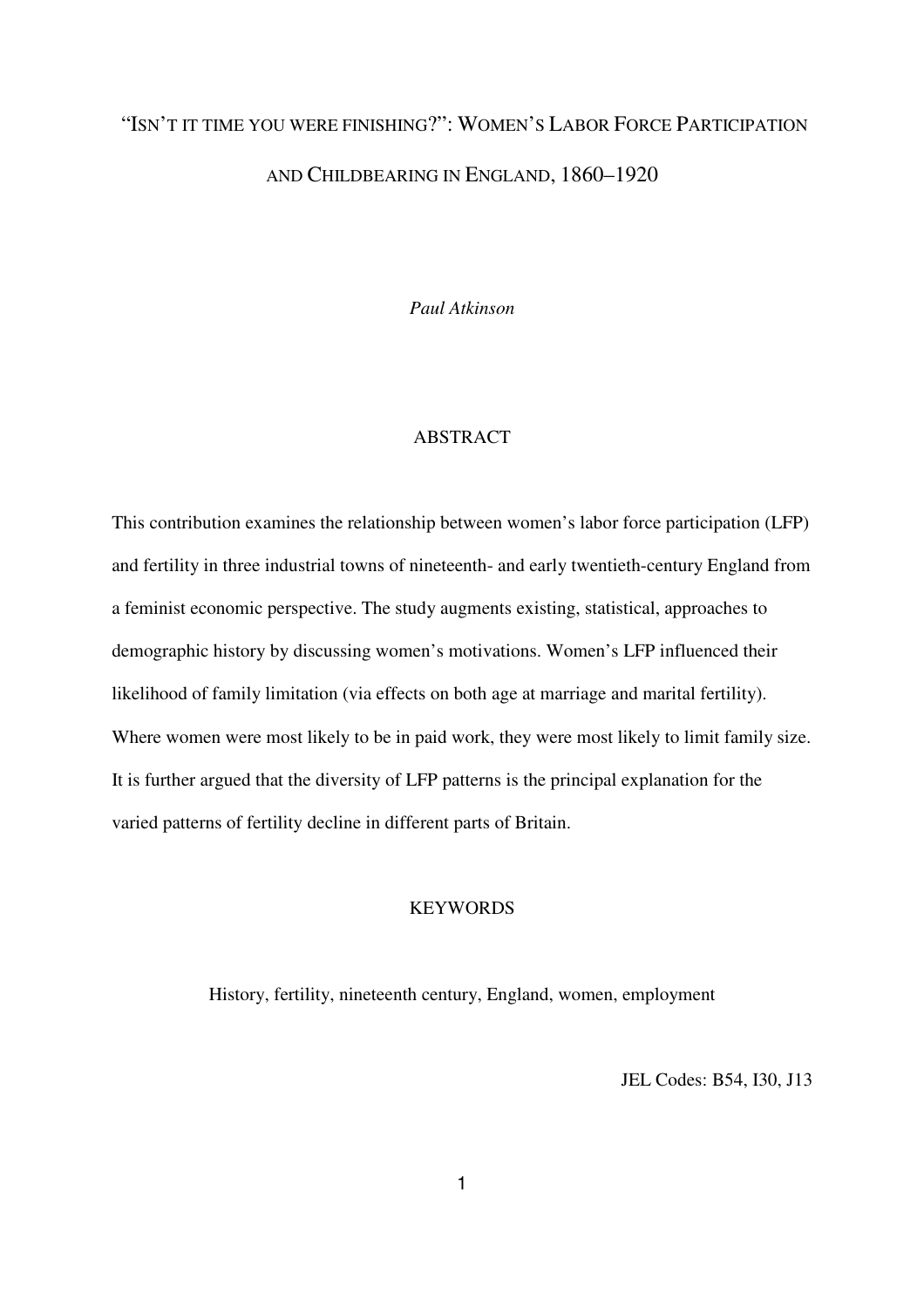#### RUNNING HEAD: LABOR FORCE PARTICIPATION AND FERTILITY

#### INTRODUCTION

During a 1984 interview with oral historian Rob Perks, Nellie Whiteley, a midwife, clearly recalled the relationship between women's paid work and their fertility in England in the 1930s (Bradford Heritage Recording Unit (BHRU; 1984: record A0067, 65–6). According to her testimony, male mill overseers in Bradford, in England's leading woolen textile manufacturing district, would notice a woman's advanced stage of pregnancy and comment "Isn't it time you were finishing?" Whiteley and other witnesses made three points, all of them reflecting the particular historical conditions of textile mills in the United Kingdom: first, women regularly continued in paid, full-time mill work after marriage (in contrast to some other occupations); second, they might remain at this strenuous activity, standing for more than eight hours a day doing work of high intensity, until the very last days of pregnancy; and third, they could return to paid work within a few weeks of giving birth (BHRU 1984: records A0032, 12; A0117, 26). While these witnesses recalled employment in the years after 1918, when legislation placed some restrictions on employment in late pregnancy, their account of employment customs in the two previous generations is borne out by quantitative analysis including the study of nominal census data (Carol Dyhouse 1978; Eilidh Garrett and Alice Reid 1994; Eilidh Garrett 1998; Paul Atkinson 2010).

This study examines the labor market experience and fertility of three groups of women using census data on the entire populations of three large towns in England. The first was Bradford, a town specializing in woolen worsted manufacturing. By 1861, Bradford had become the largest center of the British woolen industry, with over 100,000 inhabitants. By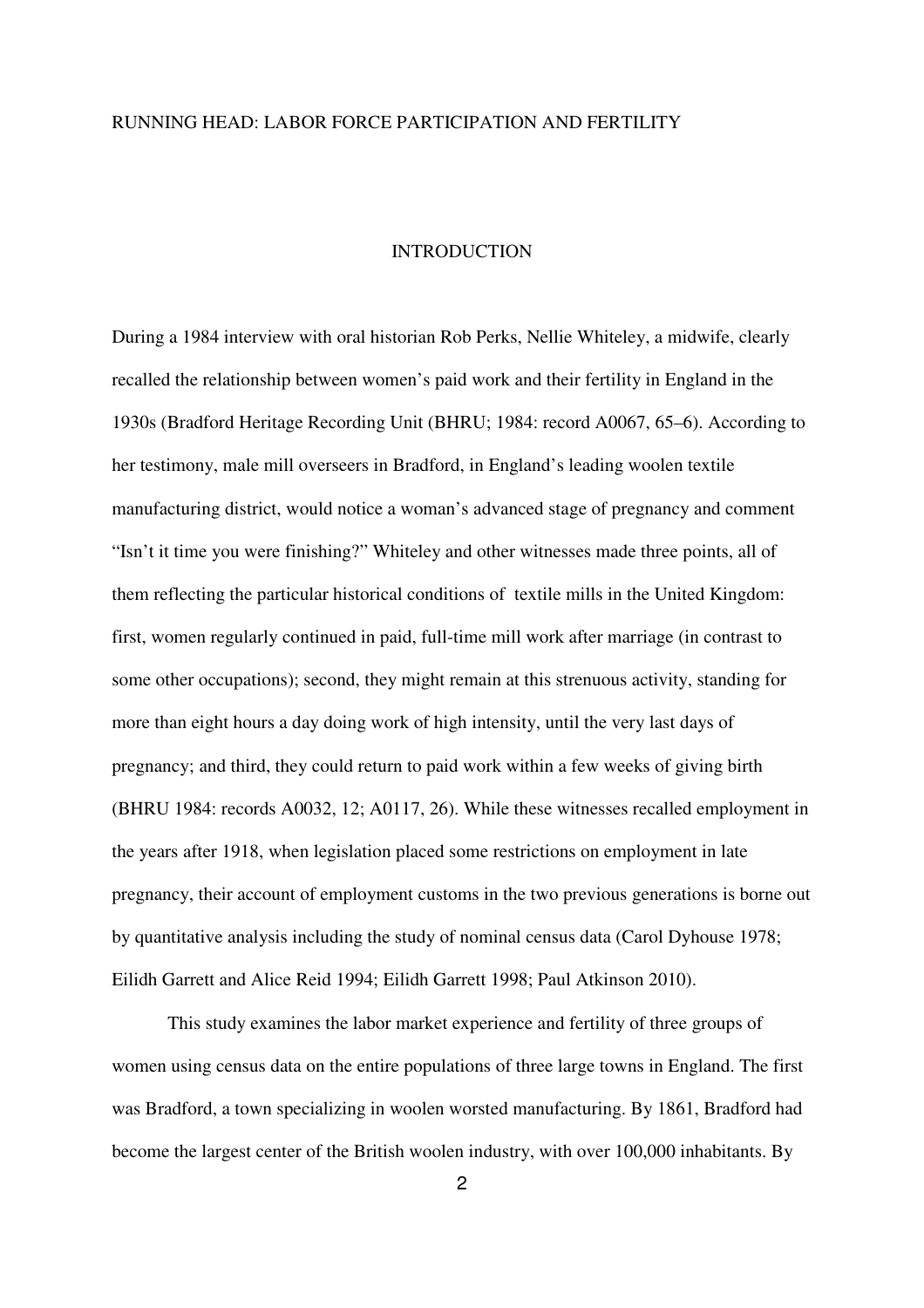the late nineteenth century, most textile employment was in large mills, which often confined themselves to a single stage of the production process. Leeds, the second site, was a mixed industrial and commercial town. Twice the size of Bradford, it served as a commercial and financial center for a large region, fostering the most varied labor market of the three locations. While men in Leeds were extensively occupied in engineering, women were mostly employed in textile mills at the beginning of the period and in tailoring by the end. Technological innovation during the period transformed tailoring from a mainly workshop and homework trade to an industry where most, but not all, employment and production were in large factories. Middlesbrough, the third town, presented a great contrast. It had grown up rapidly since 1840 to smelt iron from local and imported ore, and developed the production of metal products such as rails, wire, and bridges. Shipbuilding developed an important place by 1900. Compared to the other towns, Middlesbrough had a male-dominated culture and women's labor force participation (LFP) rate was lower than elsewhere. Domestic service was the largest occupation for women.

#### RESEARCH METHODS

This study combines the materialist, quantitative approach familiar to economists with a historicist one, which examines the significance of past events and institutions to the actors involved. There is a clear parallel between such historicism and the focus of women's history on recovering women's otherwise hidden historical experiences (Joan Wallach Scott 1983). Such an excursion into the qualitative realm is not an optional extra that adds some "local color" to social science history. The late Robert Woods, a leading practitioner of materialist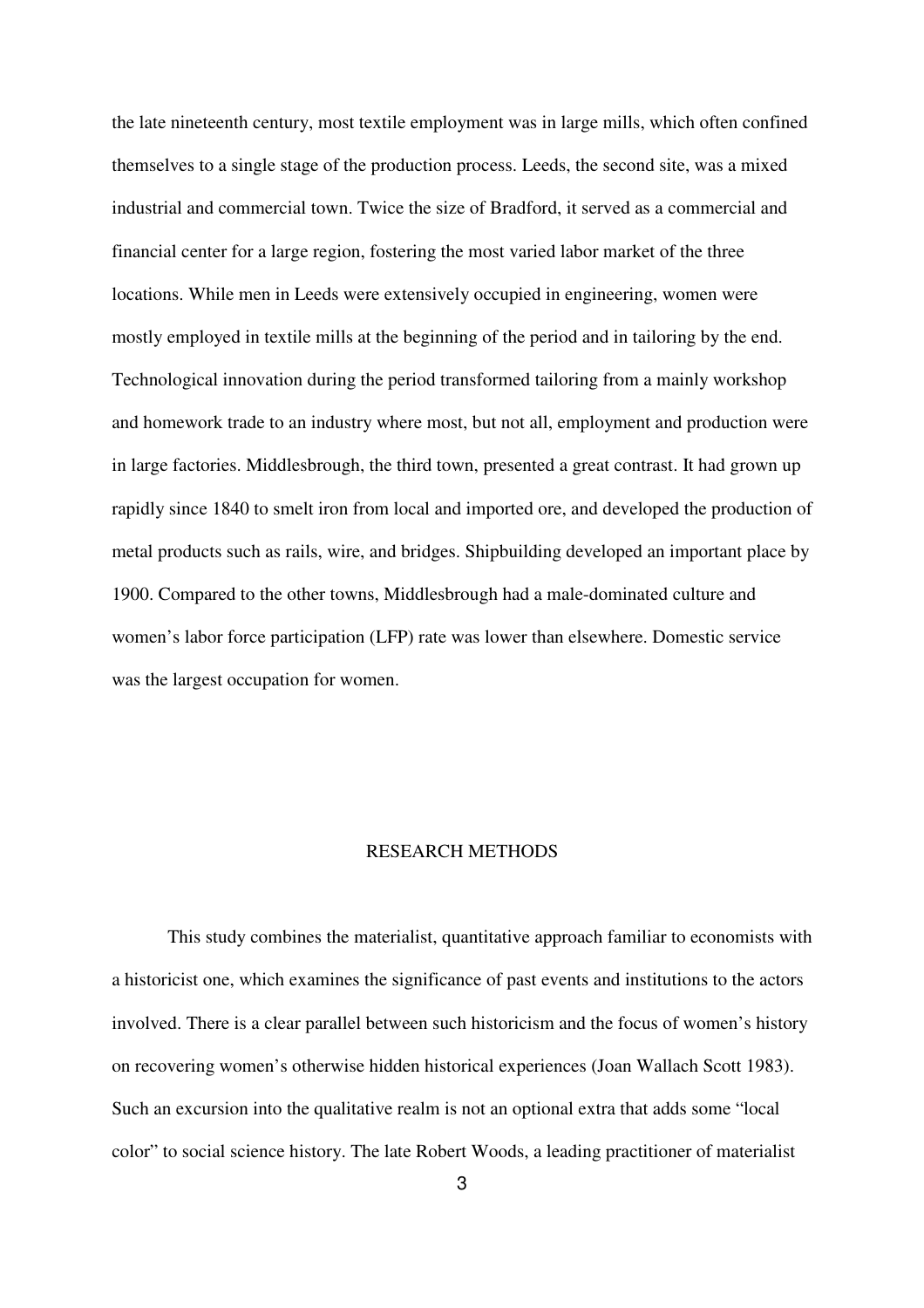demography, argued that scholars of the fertility decline must "think beyond the bounds set by disciplines, back into the minds of their … ancestors" (1996: 342). As A. W. Carus and Sheilagh Ogilvie argued, there are great rewards for those who overcome the unnecessary disciplinary separation between "holistic immersion in qualitative data" and the use of statistical methods in the study of the nineteenth-century demographic transitions as in many other fields (2009: 921–2). Combining historicism and materialism should make each improve the contribution of the other (Jane Humphries 2010).

Such a synthesis can be found in the work of David Levine (1987), Barry Reay (1996), Garrett (1998), and in important recent collaborative works (Eilidh Garrett, Alice Reid, Kevin Schürer, and Simon Szreter 2001; Simon Szreter and Kate Fisher 2010). This literature adopts a "perceived relative costs of childrearing" approach to the fertility decline, and argues that as family limitation became widespread in Britain during the last quarter of the nineteenth century, more couples of all classes adopted it as a means of meeting rising expectations about the quality of life. Historians of this view are skeptical about overarching explanations for the UK fertility decline and stress that it took many different forms influenced by local attitudes and institutions (Simon Szreter 1996). The present study takes this approach as its starting point, stressing women's LFP was only one such factor in the UK.

 To address the tendency of materialism to leave out important cultural determinants of fertility decisions, qualitative evidence was obtained from cheap local newspapers with a substantial working-class readership (published 1860-1920), and from Bradford and Middlesbrough oral history collections. Historians have not previously used this evidence in research into the fertility decline. Materials in the Burnett Archive of Working-Class Autobiographies at Brunel University were also utilized in this research**.**

4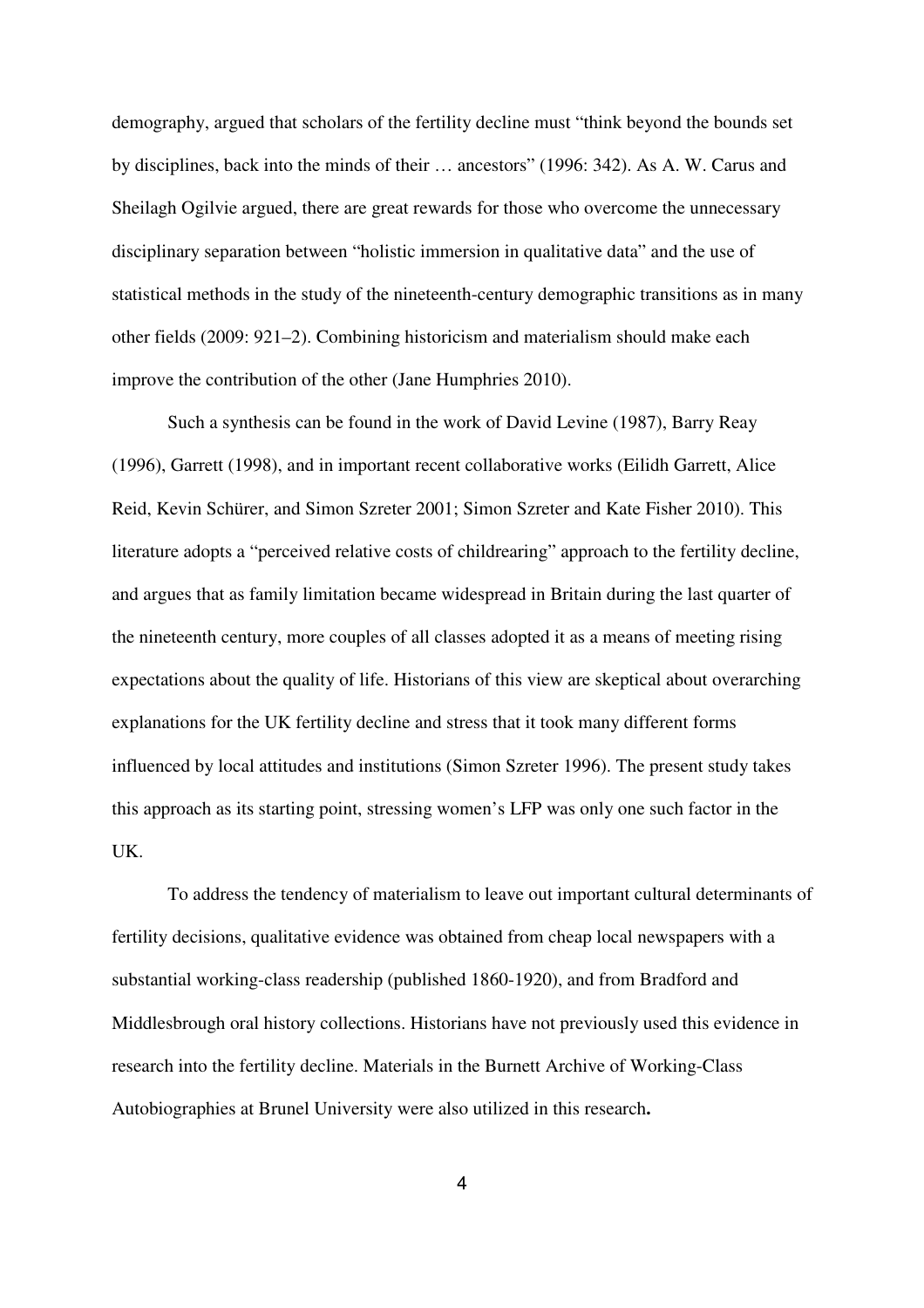The interpretation suggested by the primary sources was then tested against quantitative evidence from the registration of births, census reports, parliamentary papers, and the census enumerators' books (CEBs; the source documents for census reports which record the answers to each census question, one individual at a time in address order). The CEBs for the 1881 census in these towns comprised entries describing 460,000 individuals using 72 variables. Digitized 1881 CEB data for all of Great Britain are available from the UK Data Archive thanks to the University of Essex Historical Censuses and Social Surveys Research Group under Kevin Schürer and Matthew Woollard (2002). A detailed account of the data analysis has been provided in the dissertation reporting the original research (Atkinson 2010). $<sup>1</sup>$ </sup>

Where the conceptual tools of the contemporary documents were insufficient for the analysis required, empirical, well-specified modern concepts were imported--for example the Laslett–Hammel household classification (E. A. Hammel and Peter Laslett 1974), child-towoman ratios (Andrew Hinde 1998), and the singulate mean age at marriage (John Hajnal 1953). This approach reconciles as far as possible the advantages of the historicists' faithful reconstruction of past mental worlds with the mathematical rigor of materialism while avoiding the reductionism of either (Carus and Ogilvie 2009). This dialectic between materialist and historicist enquiry was pursued through several iterations of research.

#### THE QUANTITATIVE DATA

The town is an appropriate level of aggregation for considering relationships between fertility and women's LFP. In addition to offering large populations in which statistically significant variations are observed more easily, there is evidence from the nineteenth century that,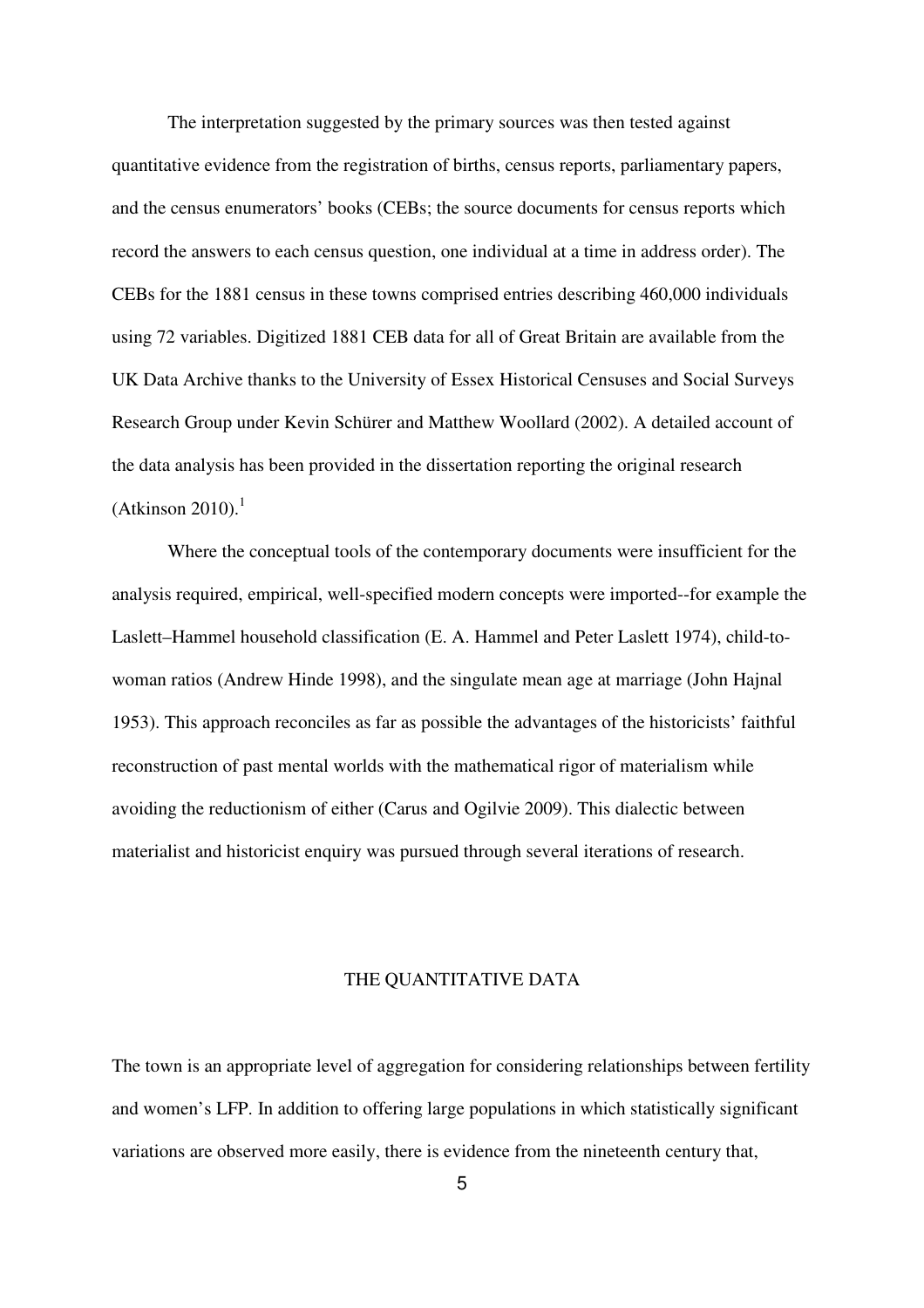especially where employment in one industry dominated the local culture, place was more important than occupation as a determinant of fertility rates (Garrett et al. 2001). In such towns, one set of views about family life might achieve dominance in local institutions and discourses. This predominance was a characteristic of Bradford and Middlesbrough, though less so of Leeds. It is suggested that there was a Bradford-specific culture, with its own unique fertility behavior and women's LFP patterns, and also a Middlesbrough one. Leeds, a larger, more diverse town, had several variant cultures shaping the fertility patterns of subpopulations, such as the predominantly male engineering factory workers of south Leeds, the middle classes of the comfortable northern suburbs and, after 1890, the Jewish refugee tailoring workers. Gender, class, and ethnicity shaped these identities, which then mingled within the larger identity of Leeds (Derek Fraser 1980).

The principal data source for women's LFP is the census, both its published reports (Census of England and Wales 1861, 1871, 1881, 1891, 1921; Census Returns of England and Wales 1901, 1911) and the raw data in CEBs **(**Schürer and Woollard 2002). Material on women's LFP from the census reports is presented in Table 1, which suggests that women's LFP was always highest in Bradford, at levels of 40 percent or more, and lowest in Middlesbrough at half of these rates or less. Women's LFP in Leeds was closer to that in Bradford. Trends over time were obscure, but, as discussed later, it is possible that women's LFP declined somewhat .

#### *Table one here.*

Reliance on the census has well-documented problems, the greatest of which is that its treatment of women's LFP was both inconsistent and obscure during the period studied. Whether a woman was enumerated as economically active or inactive depended on changing,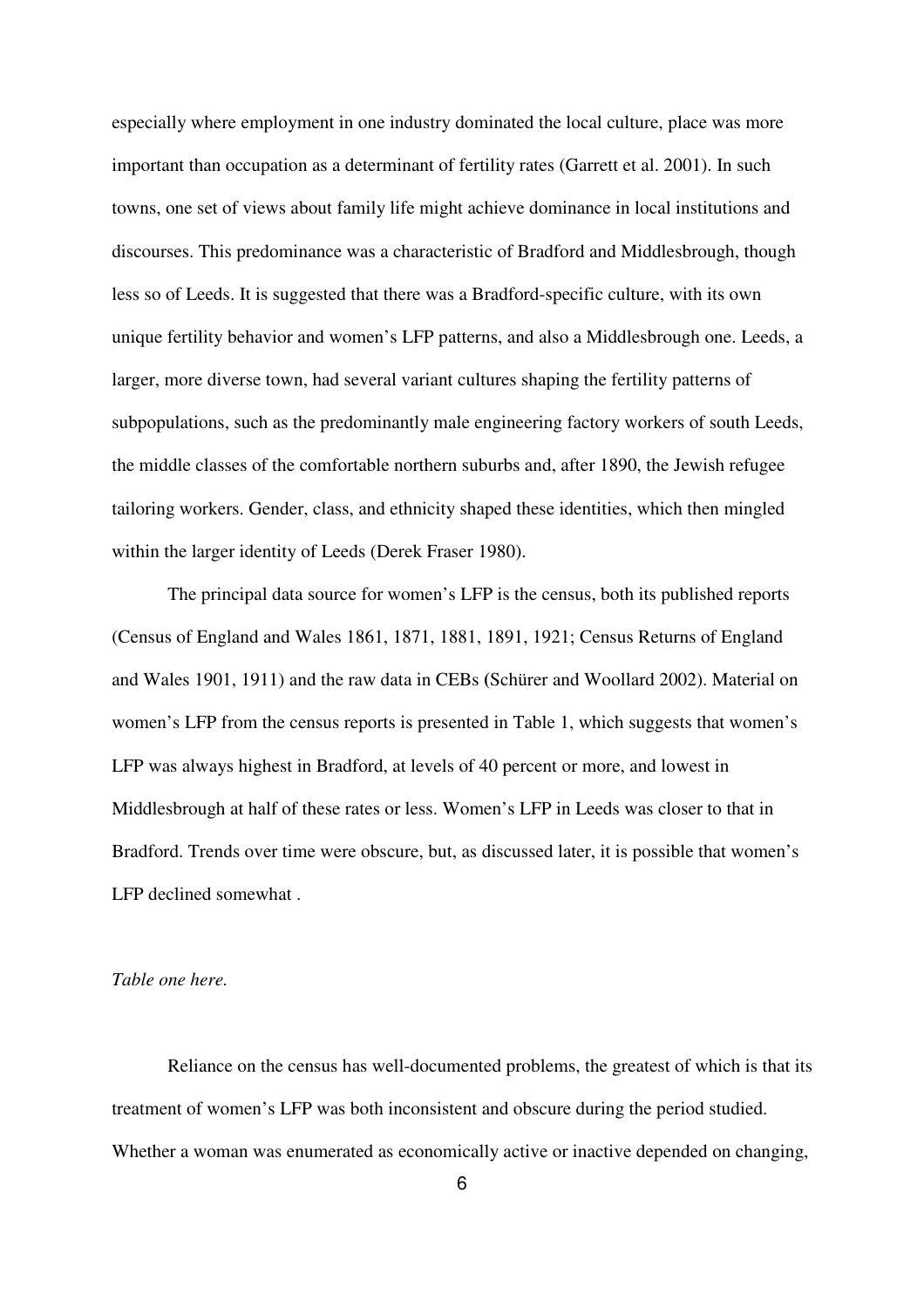socially constructed norms of gender roles held by the women themselves, husbands speaking for the household, enumerators, and census office staff (Ellen Jordan 1988; Bridget Hill 1993; Sara Horrell and Jane Humphries 1995; Michael Anderson 1999; Edward Higgs 2004; Eilidh Garrett 2007).

Clearly the figures for women's LFP in this study are lower bounds: true economic activity was considerably greater. As well as full-time waged occupations, which stood a reasonable chance of being reported, women participated in the labor market in myriad other ways, from taking in lodgers to sewing, washing, and mending or petty trading from the front room (John Benson 1983; Carl Chinn 1988; Garrett and Reid 1994). It should be noted that these home-based employments, being more compatible with childrearing, promoted higher fertility and were more prevalent in towns like Middlesbrough where entry into the full-time labor market was the most difficult for women.

The figures here vary in reliability from decade to decade. In 1881 and 1891, enumerators were told to place married women in the "unoccupied" category, though in fact they tended not to do so when a woman had a full-time waged occupation (Hill 1993). These are likely to be the least reliable censuses, with the most severe under-recording. The unwary reader of census reports may also stumble over the incompatible presentation from one decade to another, with occupations reported for those over 20 years of age in 1861 and 1871, undifferentiated by age in 1881, for those over 10 years of age in 1891, and thereafter with gradually improving (and more consistent) age breakdown. Data are reported on the occupations of married women only from 1901.

There is no clear trend in census undercounting for this period. While women's employment became gradually more visible to the middle-class men who organized the census, as women's employment drifted slowly from factory to office from the 1880s, probably reducing undercounting, a counter-trend also operated in which the growing social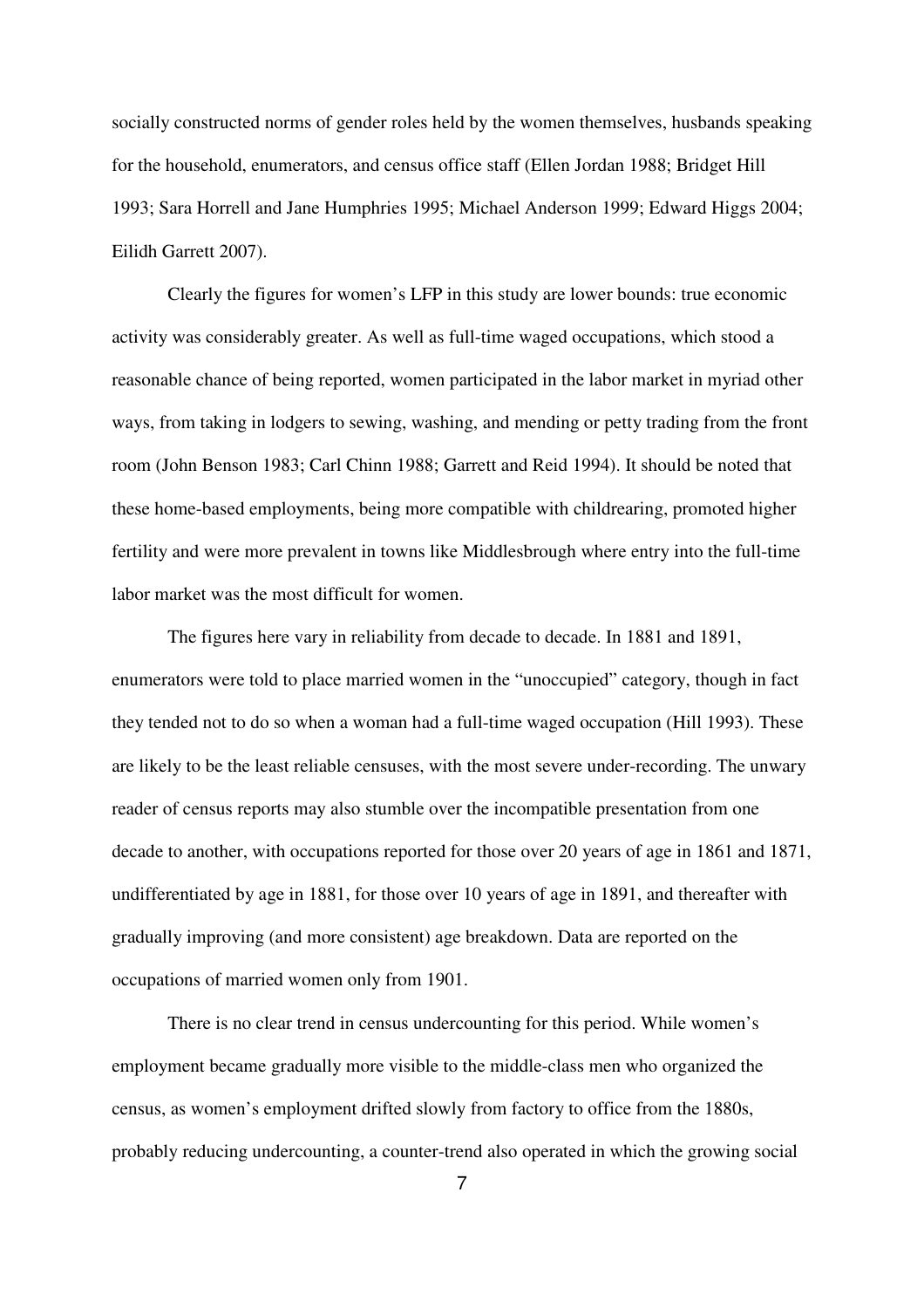construction of "work" as an activity carried on away from the home for wages gradually made it less likely that women would report their many forms of less formal labor to enumerators (Garrett 2007). As a result, the mild downward trend revealed in Table 1 may be entirely artifact.

Nor are census data wholly consistent between towns. Despite the growth of detailed central instructions to enumerators, their approaches to definition were affected by local cultures (Dennis Mills and Kevin Schürer 1996; Edward Higgs 2004). It is likely that the women who worked in Bradford mills were well-enumerated, while those who worked in Leeds' diverse tailoring trade were captured to varying degrees depending on the nature of their workplaces, from the well-recorded factory workers to the employees of backstreet workshops and home workers, who may often have gone unrecorded. The informal, unrecorded, economic activity of Middlesbrough women, who look very inactive in Table 1, has already been noted.

Census reports nevertheless disclose usable information about women's LFP, provided it is treated with caution. Contemporary reports confirm that women's LFP was very high in Bradford (in fact near the top of the national range of town values), very low in Middlesbrough (at the bottom of the national range), and at an intermediate level in Leeds (T. H. C. Stevenson 1923). As for trends over time, conclusions are harder to draw from the census, but the most plausible view is that there was some growth in white-collar employment, which remained small in relation to women's total labor force. No clear trend in working-class women's LFP emerges in this period.

The fact of participation in market labor or otherwise is not the only census evidence available. While it has its own problems of interpretation, the breakdown into different occupational groups also sheds important light on relationships between women's LFP and fertility.

8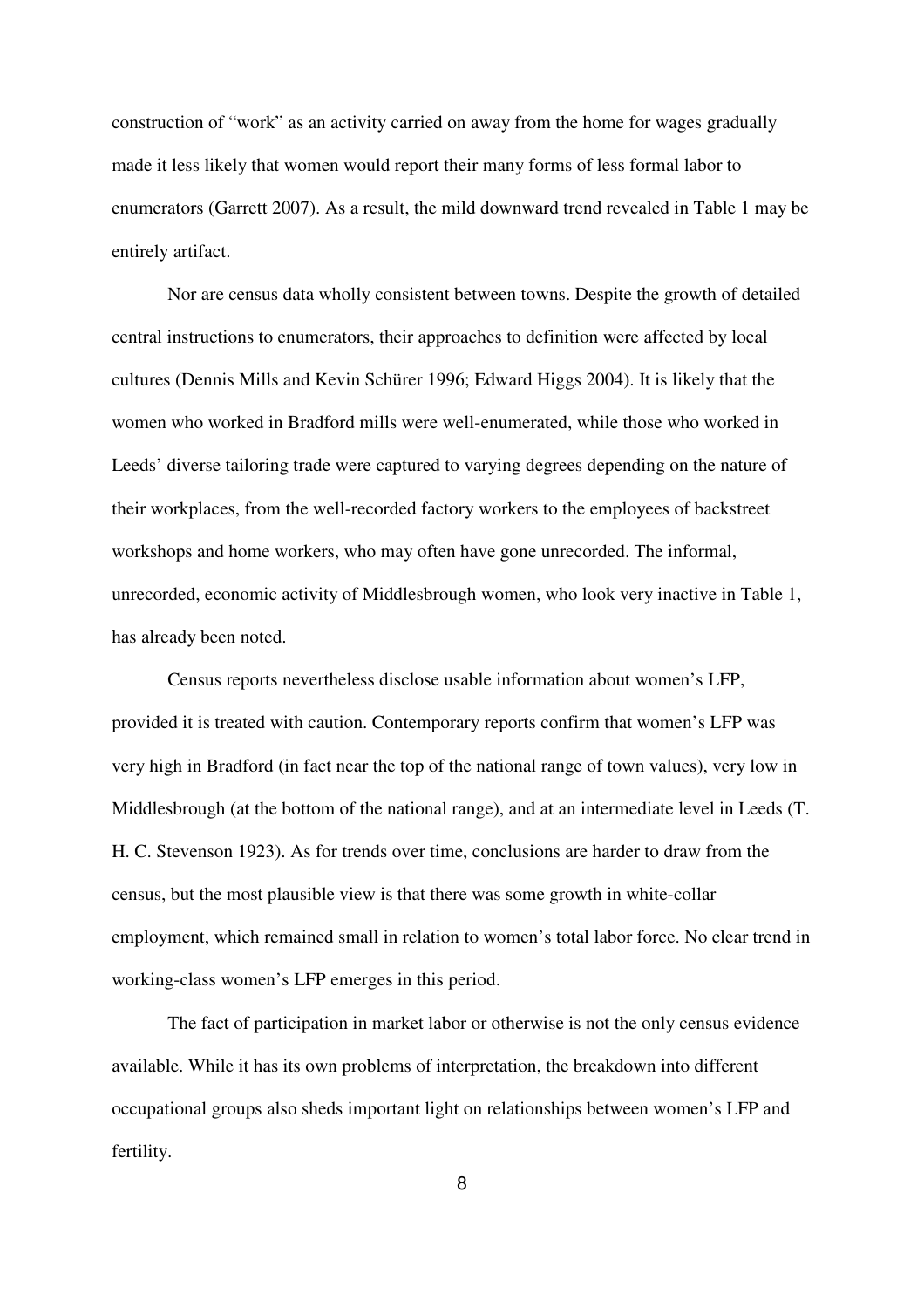#### *Table two here*

Table 2 illustrates the diversity of the three town labor markets, recalling the importance of the particular, as opposed to the overarching narrative, in explaining the fertility decline. The prominence of the textile sector distinguishes Bradford, where it exceeded half of all recorded women's LFP, from the two other towns: Leeds had the most mixed economy, with a growing share of women's employment in garment production, reaching a third of women's LFP in 1911. In Middlesbrough, the women's labor force, much smaller than Bradford's and Leeds', was steered toward service sectors of different forms, including food and lodging and the home (or workshop) garment industry as well as domestic service, these occupations together taking the great bulk of all women's LFP throughout the period. There was no one model of women's LFP, or one model of northern English urban working class women's LFP: even women's mill work was not homogeneous, in either its form or its effects on family life.

Moving on to fertility, the most informative measures relate numbers of births to numbers of women "at risk" of conceiving, avoiding the confounding effects of geographical and temporal variation in the age and sex structure of the populations (Hinde 1998). One recommended approach to this measurement in historical periods, when data such as records of maternal ages may be incomplete or absent, is the use of child-to-woman ratios. This proxy measure reports the ratio of children under age 5 to women of fertile age, defined as between the ages of 15 and 44. Table 3 presents child-to-woman ratios for the three towns between 1861 and 1911.

#### *Table three here*

9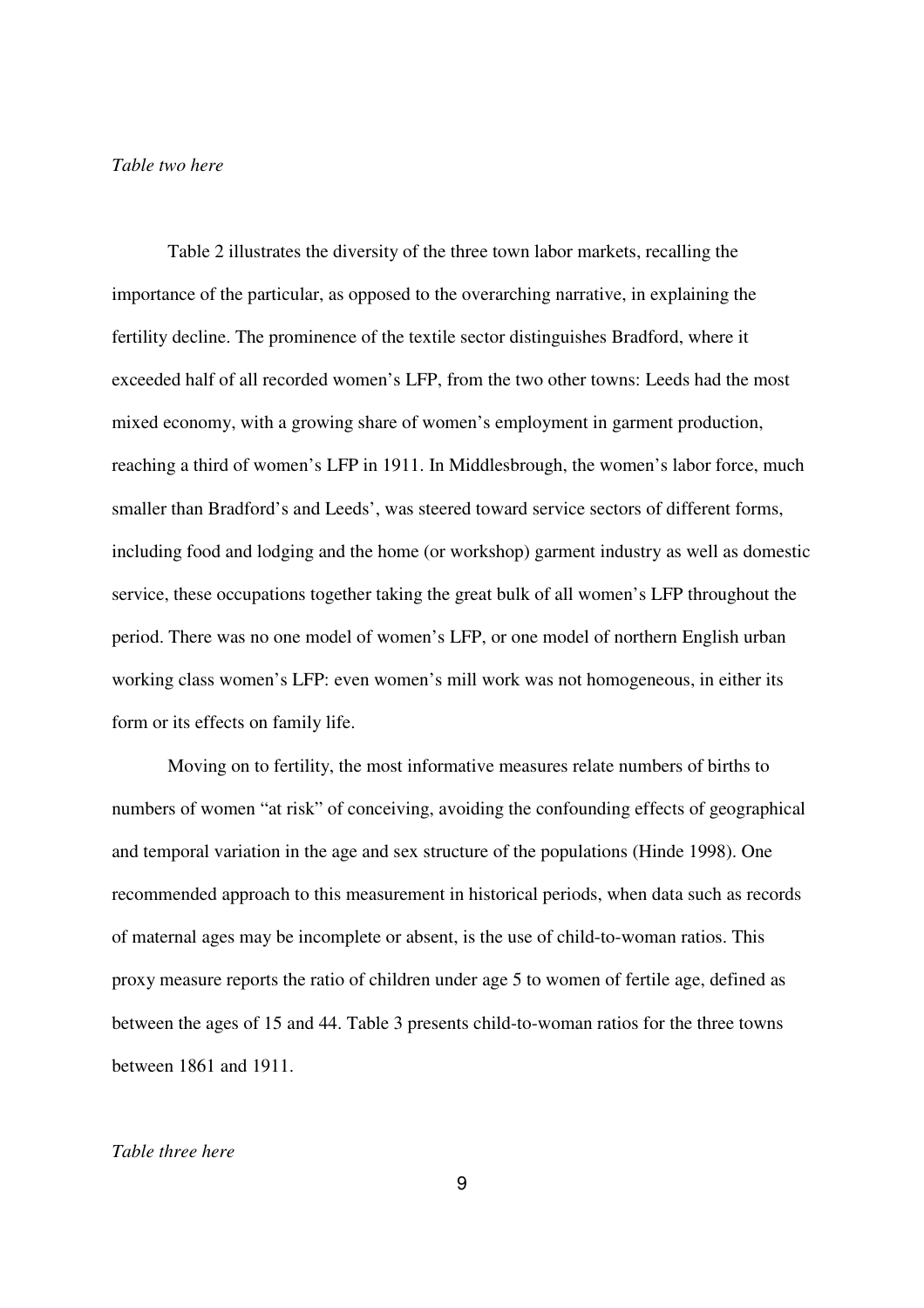The data show relatively high ratios, around one young child for every two fertile women, in Bradford and Leeds in 1861–81. This ratio then declined by 1911, with particular rapidity in Bradford where the ratio was only 1:3. In Leeds it declined less rapidly. In Middlesbrough, for which data were not reported until 1881, ratios were higher at all dates than even Leeds and Bradford's highest, though here too there was a decline, from 3:4 in 1881 to 1:2 in 1911.

The child-to-woman ratio is not a perfect proxy for fertility, but it is sufficient. Because it is based on an individual's presence on census night, it is distorted by infant and child mortality (it does not count children who died before the census is taken), and by migration which separated children under age 5 and their mothers to different towns. Attempting to estimate fertility more precisely involves the researcher in making estimates of these two factors, which would still ultimately rest on assumptions (individual birth and death registration data remains confidential in Britain, even for historic periods). The historical evidence does not suggest there was momentous variation between 1861 and 1911 in either infant mortality (this came in the following decade) or child migration: nor were there large differences in these variables between the three towns at this time. By considering women of fertile age only, the child-to-woman ratio allows for the effects of skewed age and sex distribution, an important factor discussed below, but it does not take account of age at marriage.

Child-to-woman ratios are therefore useful for the present purpose since they describe how many children a woman was likely to have as a result of the changing average age at marriage and marital fertility. (It is not being suggested that they measure her absolute probability of having a child, after controlling for all socioeconomic variables. In some ways this is less interesting for the present purpose.) They show similar levels in Bradford and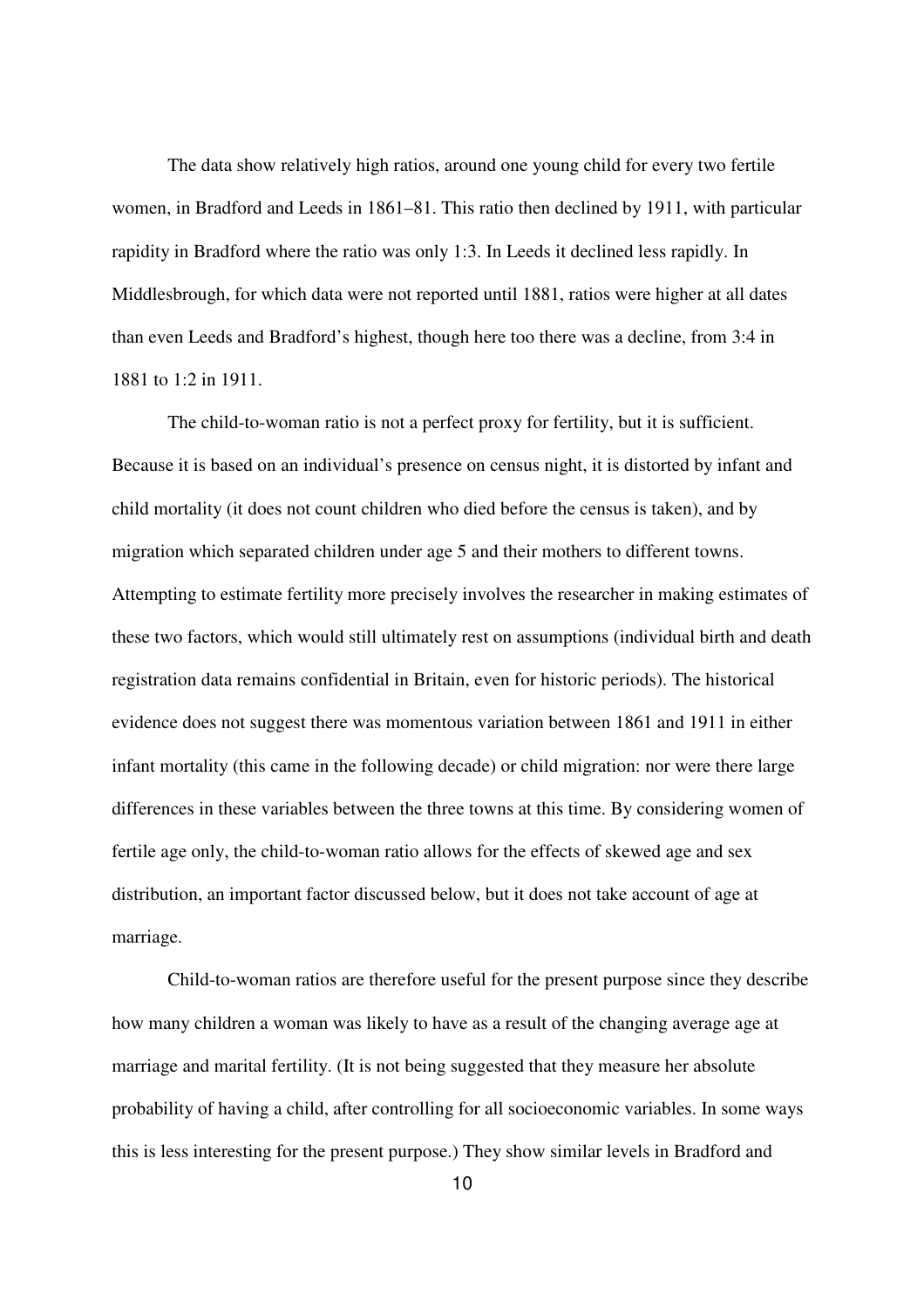Leeds at the start of the period, but nearly 50 percent higher in Middlesbrough. Decline began first in Bradford, within a decade of 1871, and became steep and sustained. Major fertility decline was also experienced in the other towns, but was less rapid, so by 1911 fertility was 20 percent higher in Leeds than Bradford and 90 percent higher in Middlesbrough.

It is useful to examine age at first marriage, as well as fertility  $(A_{ma})$ , since demographers usually suggest that in the northwest Europe of earlier centuries this (and its closely related variable, proportion never marrying) was the main mechanism for limiting a woman's lifetime or "total period" fertility rate (TPFR). Then, the argument runs, from around 1875 the limitation of fertility during marriage began to dominate (Roger Schofield 1985).

Variations in Ama were examined by estimating what John Hajnal termed the 'Singulate' Mean Age at Marriage (SMAM) from census data on the ages of married women (1953; Hinde 1998–). This evidence is incomplete in census reports, which begin reporting it only from 1901, but a calculation was made from CEBs for 1881. Table 4 shows that the age at marriage was around 25 in Bradford and Leeds, but only 23 or so in Middlesbrough, and that it was gently rising.

#### *Table four here*

The table shows that mean age at marriage was, and remained, an important source of difference in fertility between Middlesbrough and the two other towns, in which marriage occurred about two years earlier for women, on average. The trend over time, for an increase in mean age at marriage of about a year between 1881 and 1921, made a notable contribution to falling fertility. Contrary to any crude interpretation of the role of marriage, the impact of Ama on TPFR did not wither away: on the contrary it retained a large influence on the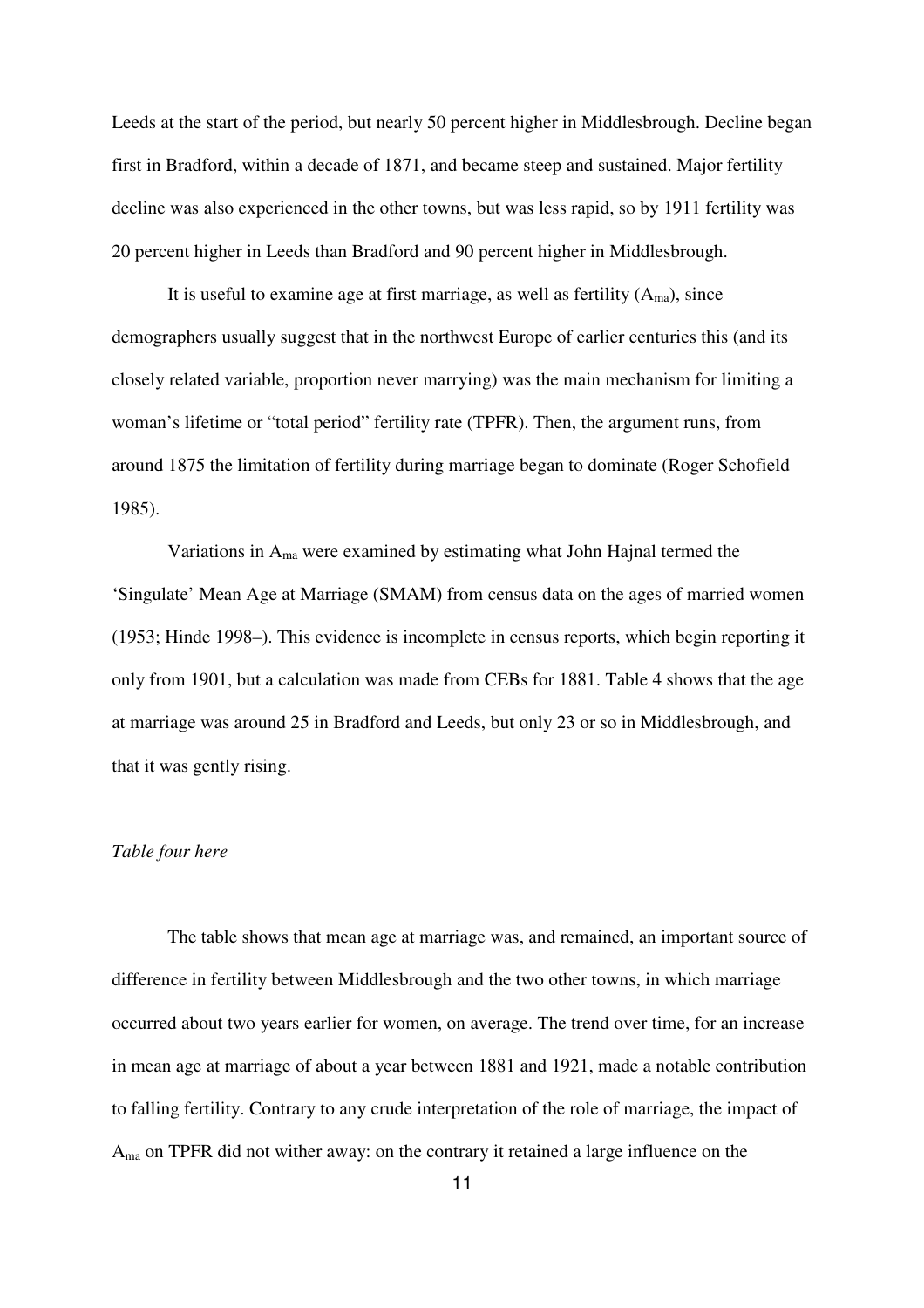variation in TPFR between these towns. This was because the different economic and cultural character of each town, via local labor markets and women's LFP, produced different sex structures through inward and outward migration. For every 100 women aged 15 to 45 in 1871, the stock of men of matched age was eighty-five in Bradford, ninety-four in Leeds, and 142 in Middlesbrough (Census of England and Wales 1871: 458, 490). Age structure was also strongly affected.

The role of women's LFP in this was central. In Bradford, the mills demanded girls in great numbers. In 1861, before compulsory education, the labor force in worsted manufacture comprised of 5,100 women under 20 years old, 7,800 older women, 2,000 men under 20 years old, and 3,600 older men. Even the introduction of compulsory education (affecting girls and boys equally, in law if not in fact), did not abolish this bias toward employment for young women. The gendered demand for labor drew an excess of women over men to Bradford, particularly at the ages of about 14 to 30, covering the life stages of courtship, marriage, and peak fertility for women, so that many remained unmarried for lack of available potential husbands.

This structural depression in Bradford's marriage rate was exacerbated by cultural norms, only partly born of economic necessity, which obliged young women to postpone marriage during their early employment years for even longer than their counterparts in the cotton mills of neighboring Lancashire. As Simon Szreter and Anne Hardy (2000) note, just why this culture of abstinence was stronger in Yorkshire than Lancashire remains somewhat mysterious. Differences in towns' religious heritages could, speculatively, have played some role. The pattern of women's LFP resulting from Bradford's economic and cultural history thus brought together a population in which women aged 10 to 20 were overrepresented and a culture that delayed marriage to around age 26. The result was very low fertility.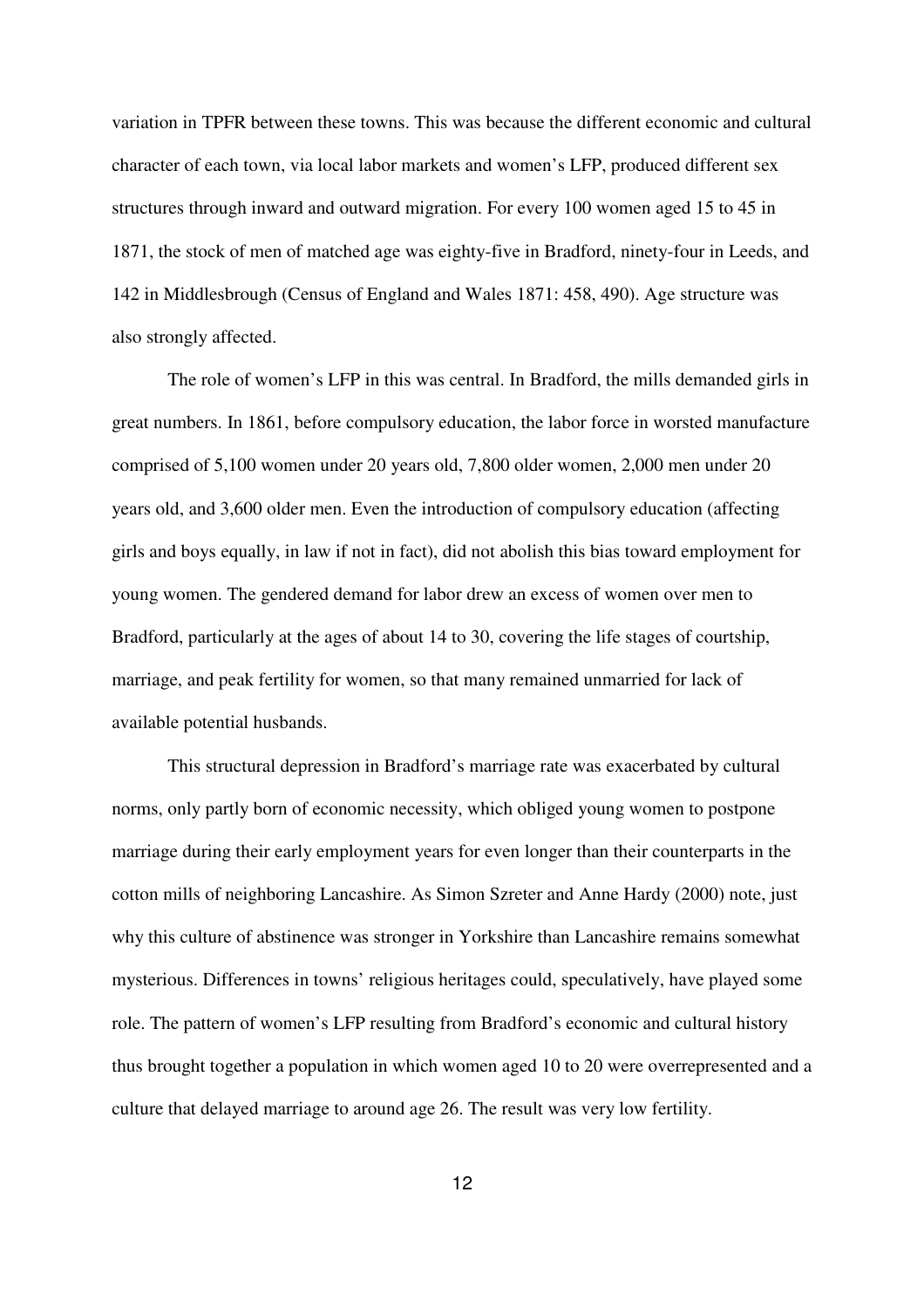Women's LFP also influenced Ama in the other two towns. In Leeds, women's LFP was also relatively high, though it did not approach Bradford levels (Table 1), and marriage was delayed nearly as long as in Bradford. Young women found employment in woolen and flax mills in the earlier part of the period and then in growing numbers in tailoring. The gendered nature of women's employment in Leeds tailoring has been described by Katrina Honeyman (1997), but its relationship with family formation and fertility deserves further research. It appears that while engaging in paid work at home was an option for the financially hard-pressed young mother, who could combine it with childcare, the expanding factories and workshops preferred to employ young, unmarried women.

Middlesbrough provides an instructive contrast. As Szreter and Hardy (2000) argue for high-fertility towns in this period, women would often have to migrate to find employment, leaving marriage and childrearing as the main role open to those who stayed. The outward migration of women and the inward migration of men helped produce Middlesbrough's particularly low  $A_{ma}$ . A particularly clear example of these occupational pressures to migrate is offered in the oral history sources by one family who moved from Bradford to Middlesbrough for the father's occupation, but then sent daughters back to Bradford to work in the mills as they could find no acceptable paid employment locally (Teesside Archives 1983: record 114).

Ama, driven in this way by women's LFP was, then, a lasting source of fertility difference between these towns. It does not, however, explain the entire difference. After standardizing town populations for  $A_{ma}$ , the average woman born in Bradford between 1871 and 1880 had experienced 3.66 births by 1911, compared with 4.28 in Leeds and 4.94 in Middlesbrough (Szreter and Hardy 2000). These figures are calculated on the whole population in the age range, including those who remained celibate. The statistical justification and methods for standardization are described by Hinde (1998).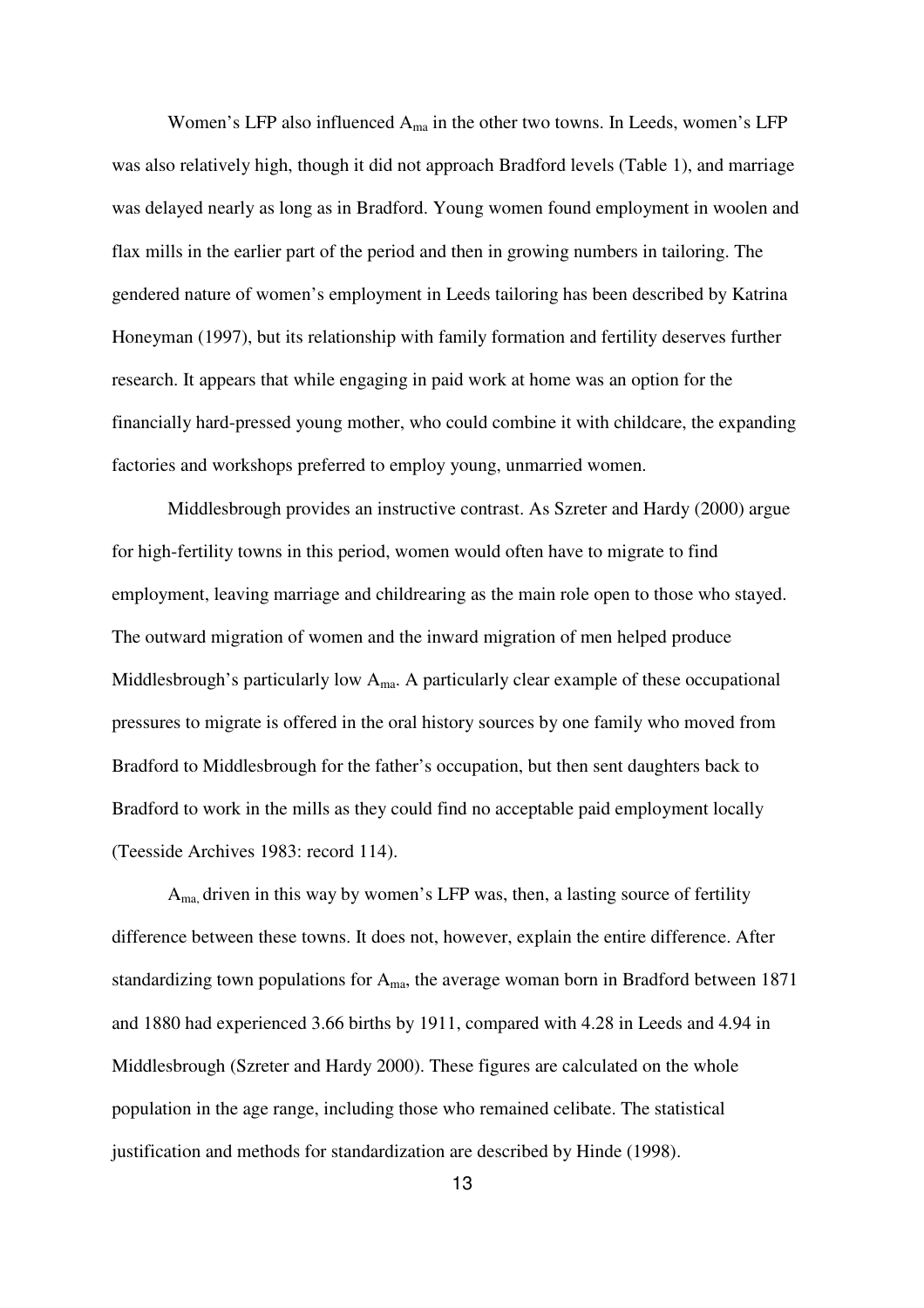# PERCEIVED RELATIVE COSTS OF CHILDREARING AND EMPLOYED MOTHERS' CHOICES, BY TOWN

The differences in women's LFP rates between the three towns identified in the previous section are central to understanding their varying fertility characteristics. There are two features of the relation between women's LFP and fertility which call for explanation: geographical variation, discussed here, and variation over time, discussed in the next section. Here, the concept of the perceived relative costs of childrearing will be applied to the perceived costs (and benefits) of women working in the labor market to examine how varying patterns of women's LFP affected fertility in different places.

The concept of "perceived relative costs of childrearing," based in a historicist understanding of contemporary perceptions, is an effective way of thinking about these relationships (John R. Gillis, Louise A. Tilly, and David Levine 1992; Szreter 1996). Accepting the historical evidence that individuals could and sometimes did control their own fertility, it makes sense to suppose they were influenced by their perceptions about the costs and benefits (in the widest sense) of childrearing. It is not necessary to assume that most couples thought in this way, if it is accepted that the number doing so was sufficient to produce the observed changes in aggregate fertility. Contemporary documents such as autobiographies encourage the view that family limitation was no longer rare (Jane Humphries 2007).

Thinking about the perceived relative costs of childrearing helps explore the motivation of both men and women. The secondary literature emphasizes the decisions of women as historically central to declining fertility (Wally Seccombe 1990). Although fathers'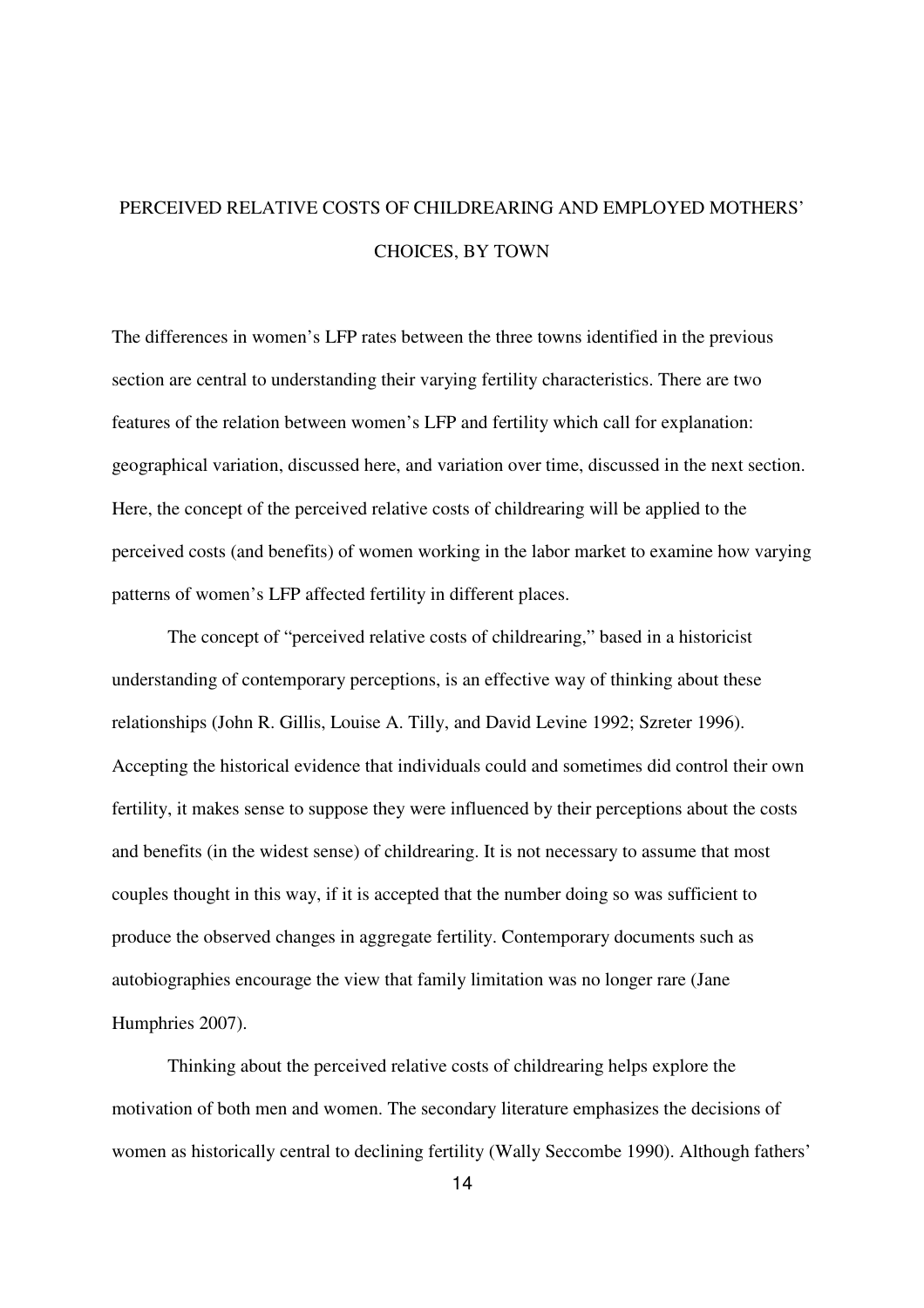motivation to have smaller families may have been underestimated (Atkinson 2010), it remains reasonable to focus on the motives of mothers, who had perceptions about combining employment with motherhood whether or not they had yet tried this.

Standard microeconomic models of the household, which often derive from the muchcited work of Gary S. Becker (1965), propose a negative correlation between fertility and women's LFP (Joost de Laat and Almudena Sevilla-Sanz 2011). Becker (1965) theorized that the division of labor within the household would allocate most time to market labor from those who could perform it most productively since this maximized money income and market consumption. Jan de Vries (2008) built on this model with the concept that the productivity of domestic labor was also relevant to household welfare because it was needed to transform market consumption into "final commodities" such as health or a comfortable room. Households attempted to maximize household welfare in their decisions to allocate the time of household members to market labor or domestic labor (or human capital formation or leisure). In making this point, de Vries "mainstreamed" the feminist arguments on domestic labor of, for example, Paddy Quick (1972), Janice F. Madden (1972), Ann Oakley (1974), Terry Fee (1976), and Nancy Folbre (1991).

De Vries (2008) saw that, by the mid-nineteenth century, this gendered specialization of labor roles produced the "breadwinner–homemaker household'. But despite his interest in the welfare of women in the household,de Vries has had little to say about the issue of family size . His analysis still partly suffers from the neglect of potentially conflicting interests within the household, a more general problem of this type of economics, identified by Lourdes Benería (1995). Elissa Braunstein and Nancy Folbre (2001), too, have noted the flaws in Becker's assumption of altruism within the family.

Looking at women's LFP from this "perceived costs of childrearing" perspective leads to the conclusion that such costs included the need to allocate time to market labor,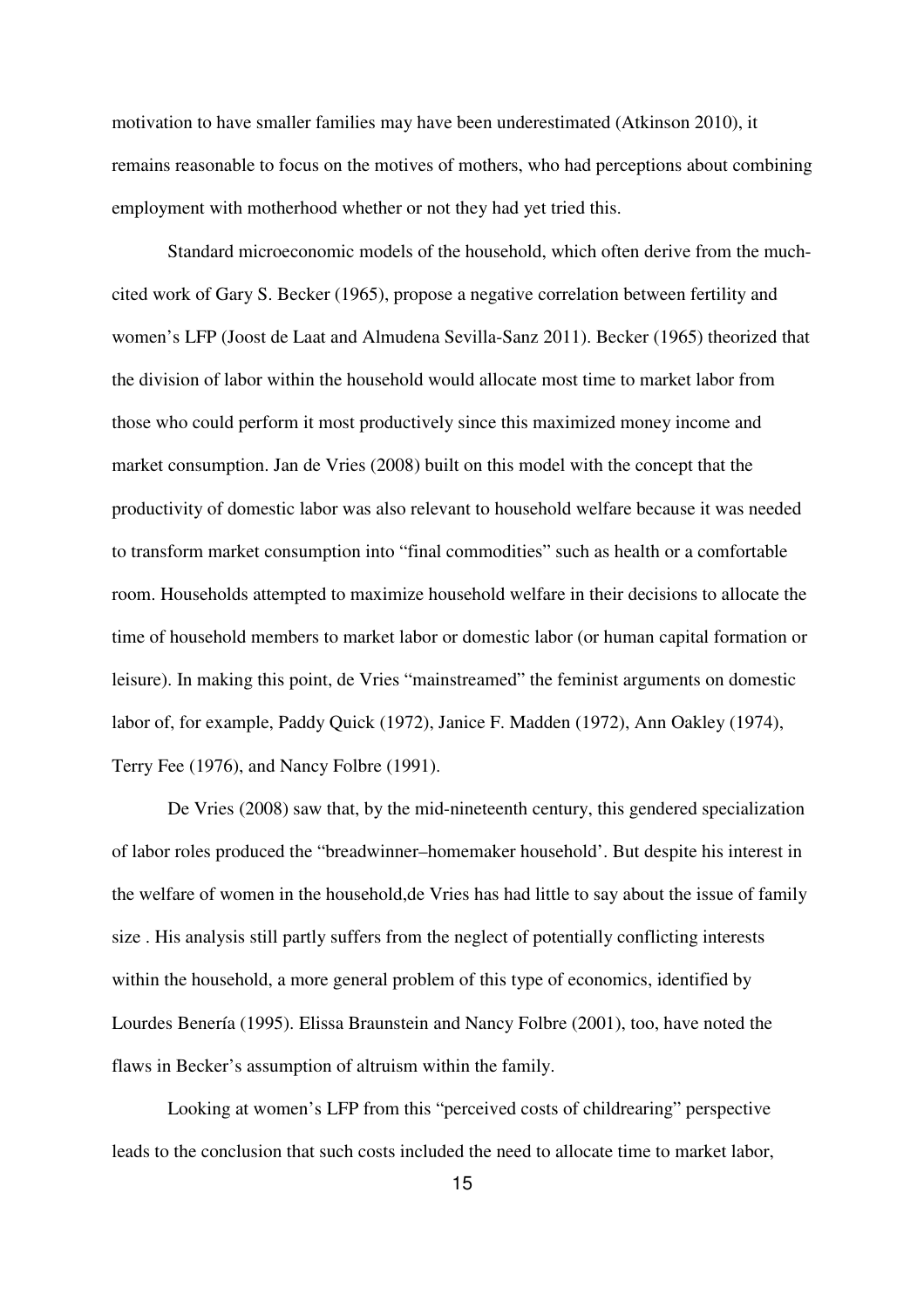which would produce income to buy more goods for the household, and also to allocate time to domestic labor, to transform the purchased goods into greater welfare for the household. Although mothers were still able to participate in the labor market, factory labor was less favorable to this than home production, as childcare posed more difficult problems. The nineteenth-century rise of the factory, and geographical differences in its distribution, were therefore relevant to fertility. It was not impossible to arrange childcare, but it was undeniably a cost, whether financial, emotional, or both. So while going out to work and having a family were not mutually exclusive, the perceived extra costs of childrearing for the woman working in the labor market encouraged her to limit the size of her family (both by starting it later and by having fewer children altogether).

One convincing element of de Vries' (2008) account of late nineteenth-century Europe is his argument that while there was an ever-wider range of goods available, most market goods needed considerable labor to transform them into family welfare – some foods required lengthy preparation, and washing was done by hand, for example. Rising perceptions about the quality of life appropriate to a working-class family introduced a dynamism into these pressures on mothers working in the labor market. Pressures grew to increase both her market and domestic labor. Once bedrooms were expected to contain a carpet or rug, she needed to work for extra money to buy them, but they also had to be taken out of doors and beaten for weekly cleaning. Once families expected more meat in their starch-dominated diets, this too had to be bought, but then also prepared and cooked. Meat dishes, including the economical ones recommended to the working class such as sheep's heads, took more labor to prepare than the sparser diets of the 1840s generation (Chinn 1988). This view of growing pressures on women to spend time on domestic labor is strengthened by Joel Mokyr's (2000) argument that in the late nineteenth and early twentieth century, the British working class quickly adopted new scientific knowledge about health and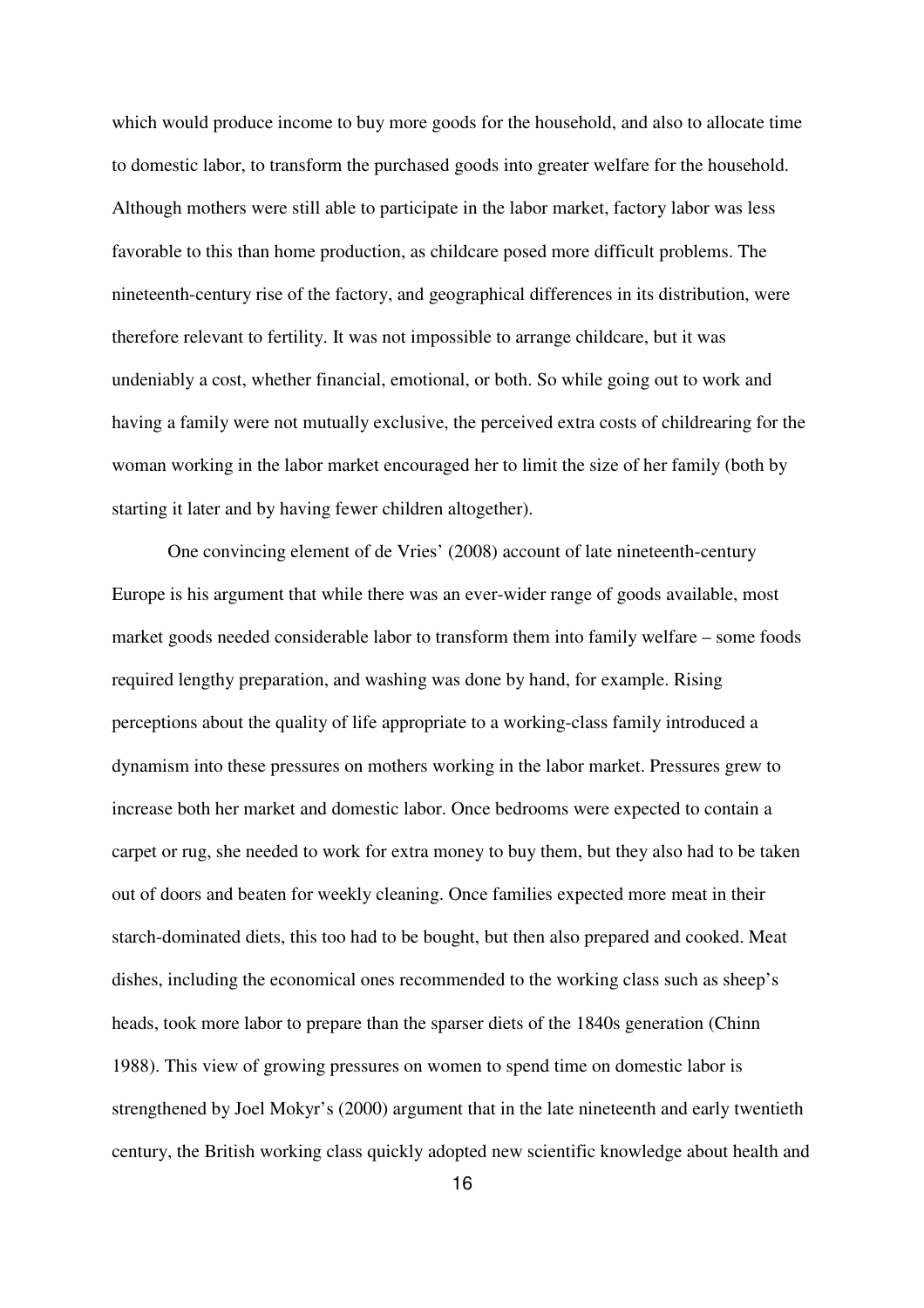disease . New ideas about cleanliness meant "more [paid and unpaid] work for mother" (Mokyr 2000: 1).

Mothers working in the labor market, then, had to reconcile market and domestic labor as family size made growing demands on both. In aggregate, it seems they did so based on a household income threshold: once household income reached about twenty or thirty shillings per week, they were more likely to focus on domestic labor, providing support for Becker's (1965) hypothesis (Joanna Bourke 1994). The search for motivation, however, needs to go beyond these aggregates. Three ways of managing the pressures on a mother working in the labor market can be distinguished, each perhaps appealing to different mothers.

One option for a mother working in the labor market was to prioritize domestic labor, sacrificing income; this was easier (according to the hypothesis) in higher-income families. A second was to prioritize income, sacrificing the comfort that required domestic labor to produce. Socially encoded meanings of women's employment, gender roles within the home, and of different forms of consumption were integral to these choices. For example, standards of respectability usually penalized this second course. These were, then, harsh choices. A third option, which escaped some of the difficulty, was to alter the previously fixed parameter of completed family size. At any given combination of market and domestic labor, more welfare could be provided for each child (indeed, each family member) in a smaller family than in a larger one. This argument sometimes presented itself, to mothers of the 1860s and after, as a contrast between the conditions which they had experienced growing up in large families and the possibilities available in smaller ones (Humphries 2007).

In the first option, prioritizing domestic labor resulted in fertility determining women's LFP: as family size increased, women's LFP diminished, the mother working in the labor market treating it as the dependent variable which had to be reduced to bring her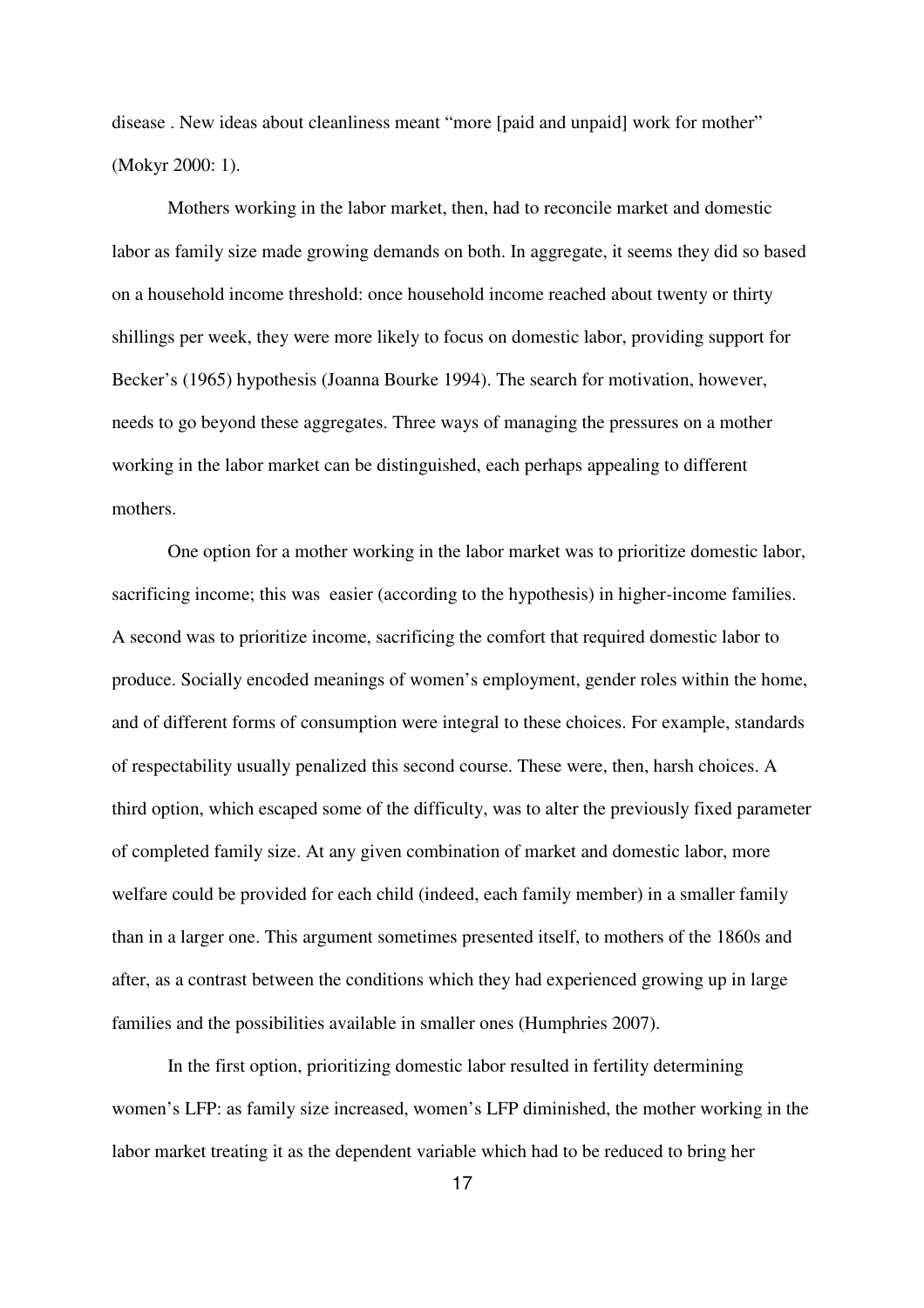allocation of time into balance. The historiography of fertility determining women's LFP in this way is extensive. Tine De Moor and Jan Luiten van Zanden (2010) recently argued that the late medieval and early modern northwest European marriage pattern made women's LFP much easier there than in other regions. Simon Szreter and Eilidh Garrett (2000) argue that even within marriage, the use of family limitation long before the fertility decline was making it easier for some women to do paid work. Many of the oral history witnesses used by Atkinson (2010) reported that their mothers were out of the labor market in the 1890s and 1900s because they had so many children to look after. A typical comment was that a mother of eleven "had enough on with just the family" (BHRU 1984: record A0129). One special group illustrates the possibility of lower family size boosting women's LFP: mothers who lost a child. Garrett (1998) has shown, for the mill town of Keighley, about 10 kilometers from Bradford, that where a young child had died, the mother was more likely to resume employment. This link from fertility to women's LFP was a given in the cultures of household life already described. It was certainly to be found in all three towns; what it does not explain is the geographical differences in women's LFP or fertility.

In the mother's second perceived option--to stay at paid work, have further children but not match rising family size with increases in domestic labor--the connection between fertility and women's LFP is broken. The quantitative evidence suggests it was not a frequent choice. Census reports do not distinguish between even the employment of married and unmarried women until 1901, let alone between mothers and childless women, but the post-1901 data on married women show them playing a much smaller role in the labor market than the unmarried, as all accounts of women's employment in this period agree.

This is an example of the value of the qualitative sources, shedding light on the motives at work here. Failing to keep up with rising standards of child welfare was condemned as neglect, and discourses setting out these concerns denigrated the mother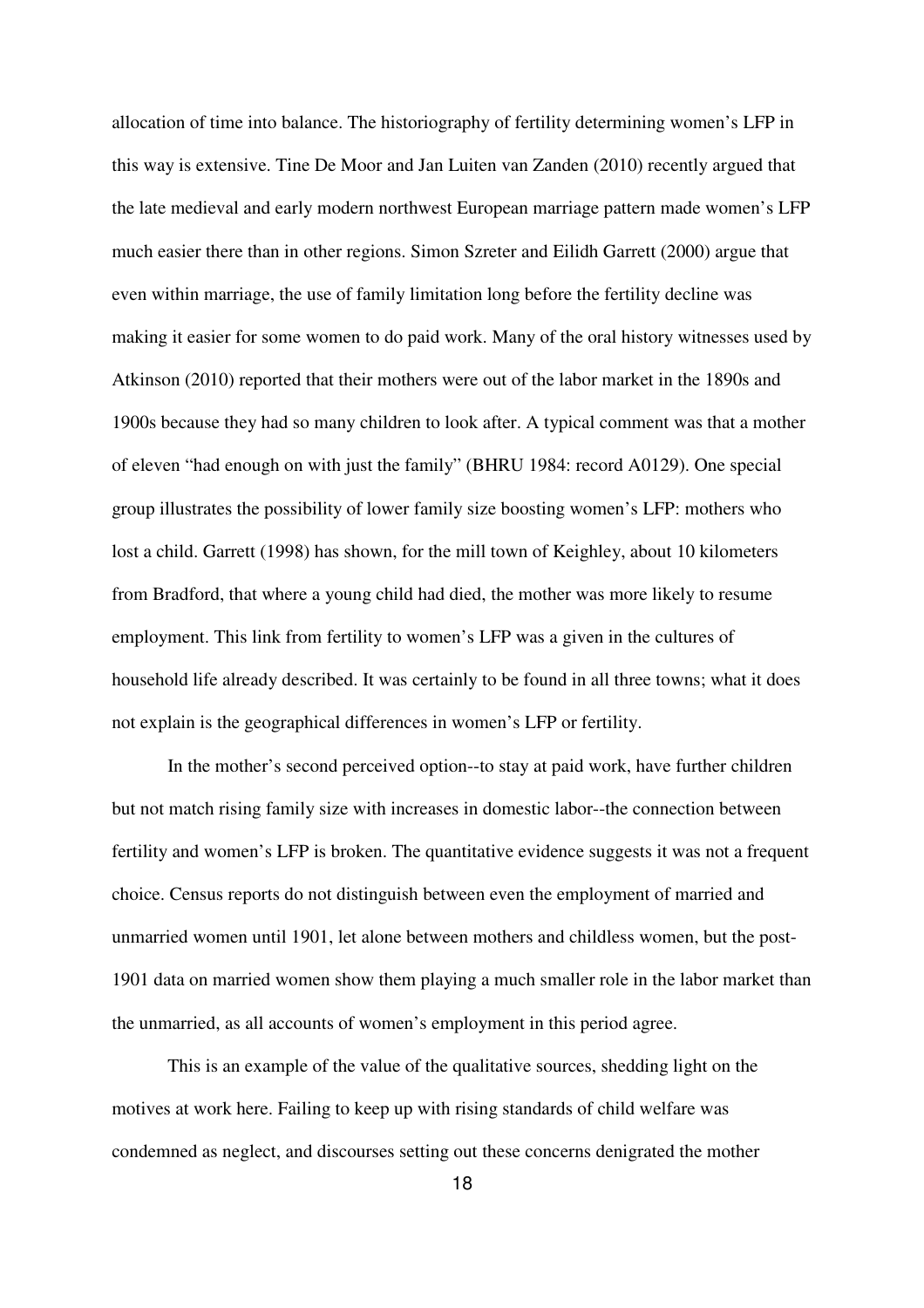working in the labor market for neglecting her children (Collet 1894; Carol Dyhouse 1989). The infant and child welfare movement responsible for these discourses has been thoroughly described (Deborah Dwork 1987). Its impact on most mothers was achieved not through its often-studied publications but through grassroots activity and its influence on popular journalism. When Leeds' health visitors succeeded in 1914 in visiting 6,757 of the 9,483 notified births in the town, it was the first time that state-sponsored maternity services were in touch with the majority of new mothers there (City of Leeds 1915: 42–3). Examination of the cheap press in Bradford, Leeds, and Middlesbrough between 1860 and 1920 reveals a growing interest in reports about child neglect: the failure to call a doctor to a sick child, suffocation by overlying in bed, recurrent allegations of infant murder in life insurance frauds, and court appearances for allowing children's truancy or for letting children go hawking goods for sale after dark (Atkinson 2010). Pressures came not only from elites, but from peers, as illustrated by the growing willingness to police neighbors' treatment of their children by reporting cruelty to authorities and by gossip comparing the cleanliness of children's clothes and bodies (Melanie Tebbutt 1995). Women contemplating motherhood were unlikely, then, to opt for this way of reconciling its different demands.

The mother's third perceived option was to stay at her paid job, have fewer children, and spend more time looking after each of them. In this scenario women's LFP was determining fertility. Rather than labor force participation, completed family size was now treated as the variable to alter in order to bring pressures on the mother into balance. Oral history and autobiography offer good evidence of mothers of all family sizes who were strongly motivated to earn. Bradford examples included the wife of a "horse man" who "used to go out cleaning for people, or whitewash out their cellars," and the wife of a carter who took in washing from a bar to earn one shilling and threepence for a day's labor, and from a neighbor to earn another ninepence for a half day's labor (BHRU 1984: records A0027,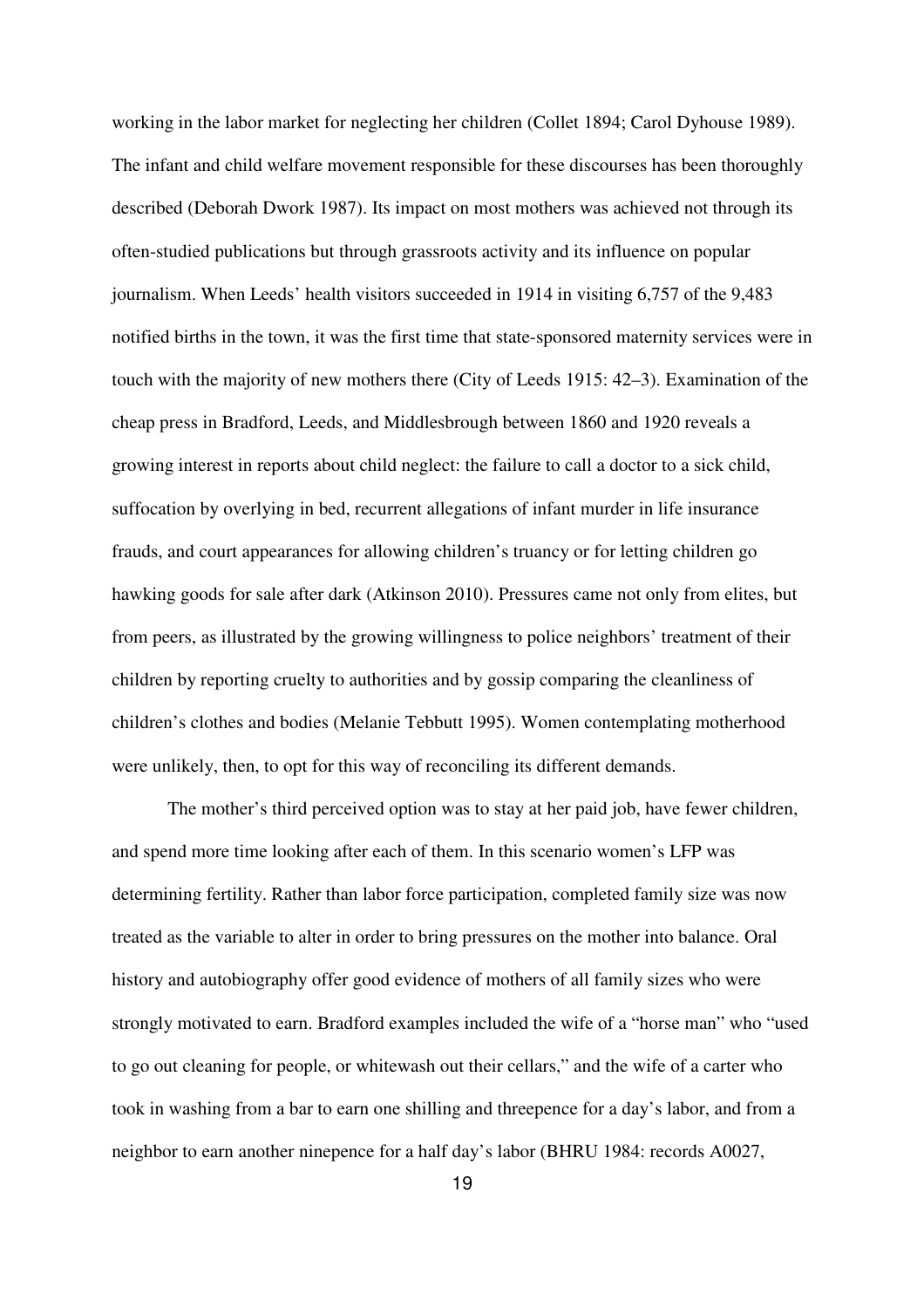A0067). These cases suggest the need for paid work: others show how limiting fertility not only made this easier but spread the benefits further. For example, one Bradford woman provided negative evidence by contrasting her own hardship in a large family, where her mother had been forced by childcare demands to give up paid work, with the conditions in smaller families. She said that families could not afford many children "one after the other, I mean, you hadn't the money. Clothes had to be handed down and patched up" (BHRU 1984: records A0098, 75).

About a third of the households studied had incomes too low for a woman's withdrawal from the labor force to be realistic, based on Bourke's suggested threshold of twenty to thirty shillings per week. For this large group, limiting fertility to accommodate labor force participation was attractive. This was more common in mill towns like Bradford than in heavy industry towns like Middlesbrough, since men's mean wages were lower and women's wages higher in Bradford, adult women's wages were a higher proportion of adult males', and incentives for women's employment were stronger. The main determinant, then, of different fertility patterns from town to town seems to have been the pattern of women's LFP. Varying patterns of men's and women's wage rates and women's participation rates influenced the likelihood that women would limit their families : where women engaged in paid work most, they were most likely to limit family size.

# PERCEIVED RELATIVE COSTS OF CHILDREARING AND EMPLOYED MOTHERS' CHOICES, OVER TIME

The study of women's LFP at town level, then, provides important insight into geographical variation in fertility. The relationships between the two variables over time, however, need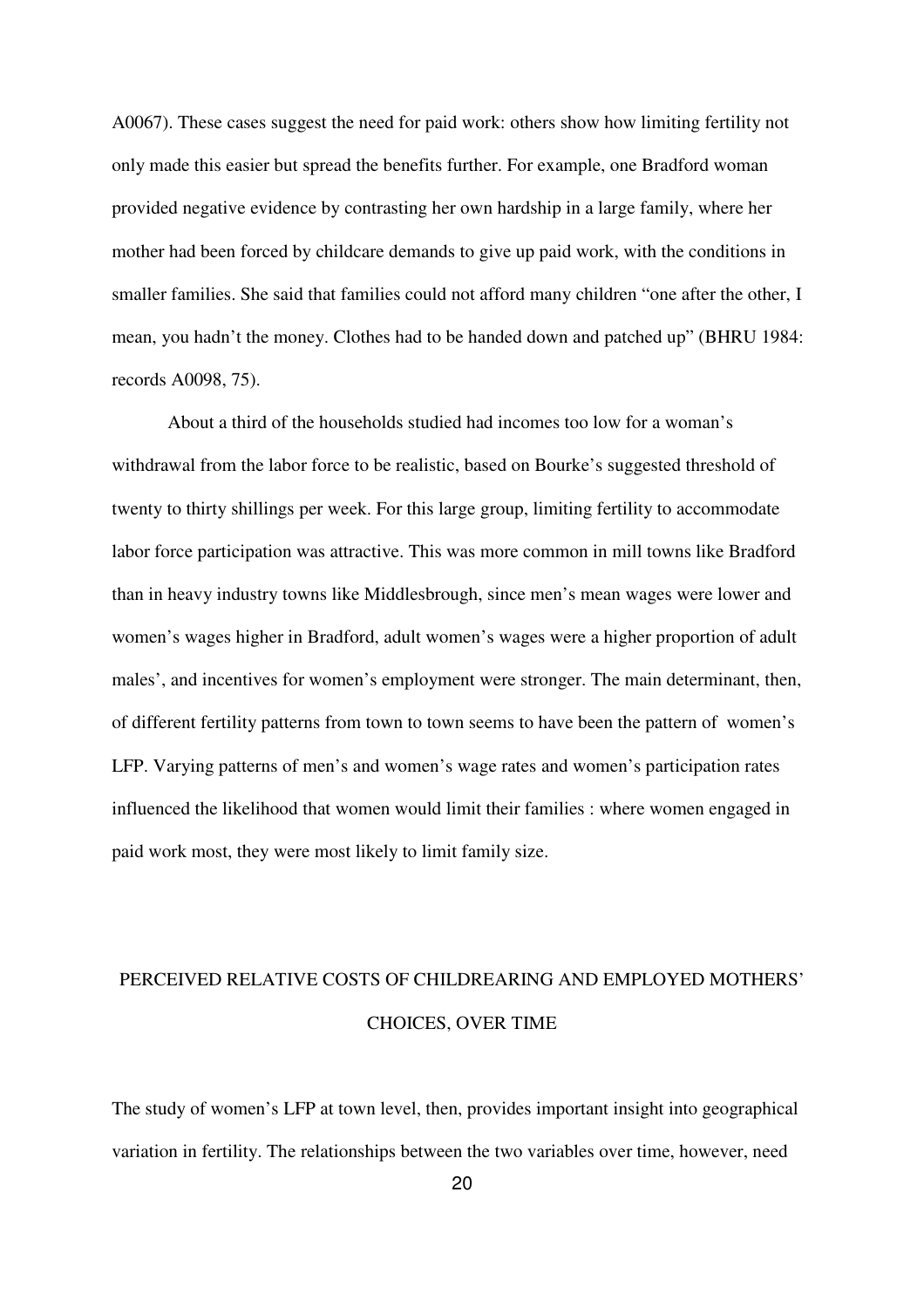not be the same ones. For example, exogenous factors with a greater impact could come into play. This seems to have been the case in Britain between 1860 and 1920, where a secular fertility decline set in, as Table 3 suggests. This is best interpreted as the result of a rise in the perceived costs of childrearing deriving – above all – from higher working-class expectations about how a household ought to be able to live. If families were smaller, they could obtain a higher quality of life, including greater investments of care and time in each child, . While women's LFP was not the strongest influence on these changes, its contribution is worth considering briefly before concluding.

It is notable that women's LFP, as measured by the census and reported in Table 1, does not appear to have changed much. For all the anxiety among contemporaries (frequently men) that it was rising, with adverse effects on child welfare, enquiries were inconclusive (Collet 1894). Looking at different occupational groups, women's employment in education and office work was growing by the 1890s, although, in the towns studied, these sectors remained smaller than the established categories such as domestic service and textiles. This occupational analysis (illustrated in Table 2) shows that not only the total volume, but also the nature, of women's LFP was fairly steady. The largest change was seen in Leeds, where the mechanization of tailoring boosted its share of the women's LFP, at the expense of textiles and service. Even this development had a limited impact on fertility behavior, since it substituted one form of full-time employment that discouraged family formation for another.

In terms of the three options for a mother working in the labor market explored here, the change in the relationship between women's LFP and fertility over this period can be seen as a trend toward the third option: using lower fertility to reconcile LFP with rising expectations . As expectations about quality of life rose, demanding more household income and more domestic labor, mothers typically held out against the calls for a breadwinner– homemaker household, keeping up their employment to previous levels. To meet the rising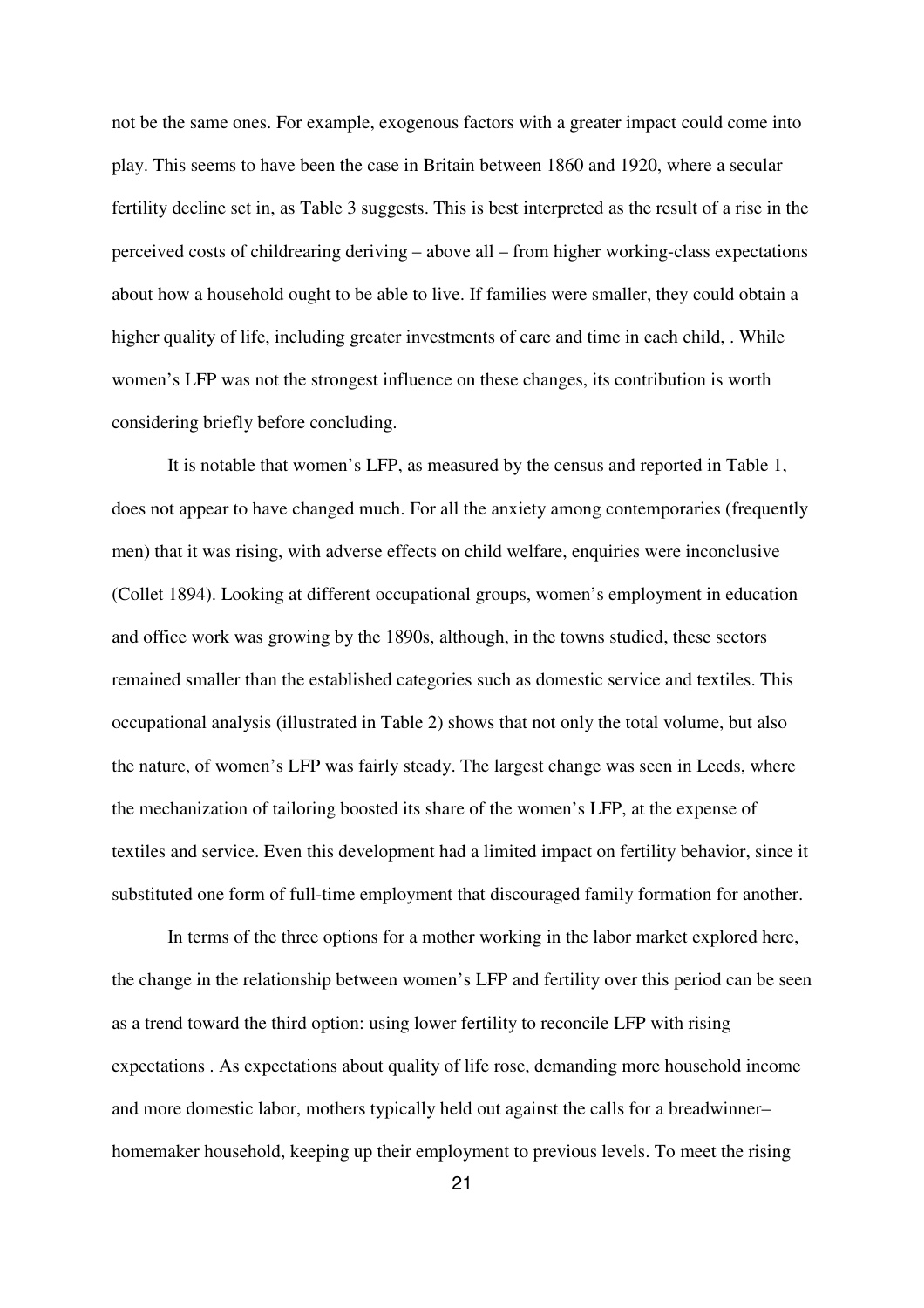target of household welfare, they limited their fertility, boosting income and domestic labor inputs per child but also, importantly, keeping the demands of domestic labor within manageable limits.

Drawing attention to women's LFP as this study has done also helps interpret the diversity of local forms taken by the fertility decline. Recent scholarship suggests that, rather than having one overarching explanation, the fertility decline took a multiplicity of local shapes governed by varying factors (Simon Szreter 2011). In this interpretation, rising expectations made life harder for all mothers working in the labor market. Where it was most essential for mothers to have a job, as in Bradford, mothers were the most likely to want smaller families. It followed that in places, and in occupations dominated by men, where there were the most wives working in the labor market, the fastest decreases in fertility were observed. While Diana Gittins (1982) and Jutta Schwarzkopf (2004) have commented on this relationship, it is surprising that it has not had more attention from population historians.

#### **CONCLUSION**

This discussion has shown that although recorded women's LFP changed by 20 percent or less between 1860 and 1920 in the places studied, it nonetheless played a central role in women's changing experiences of family life. There were different patterns of women's LFP between Bradford, Leeds, and Middlesbrough. Participation rates of those over age 20 reached 50 percent in Bradford, mostly in wool textiles, under 40 percent in Leeds, in more diverse trades but with tailoring becoming prominent, and was less than 20 percent in Middlesbrough . These differences were the key reason for variation in overall fertility and its two main components, age at marriage and marital fertility. Where women engaged in paid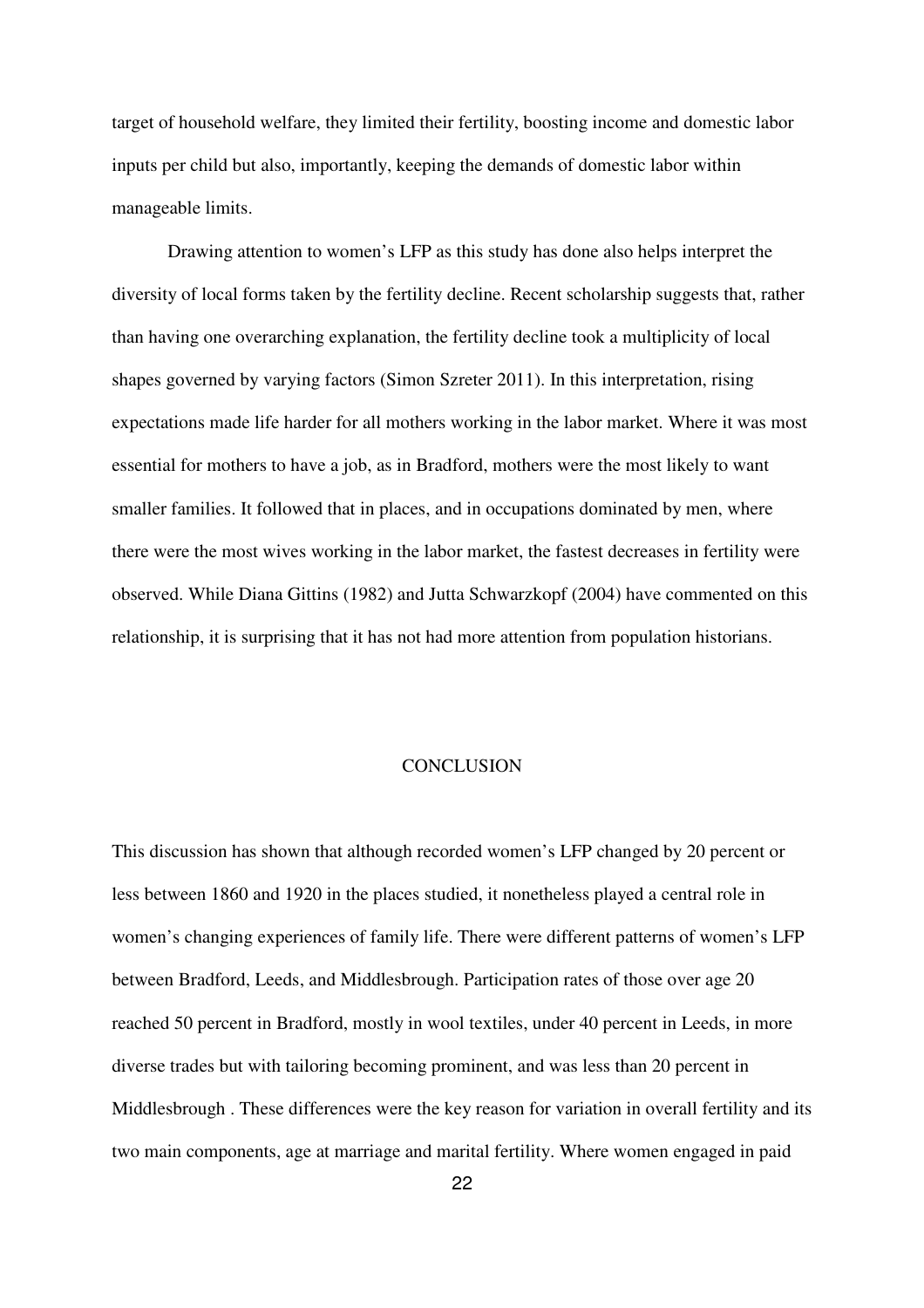work most, they were most likely to limit family size. It appears, too, that in a town dominated by a single occupation, characteristics of the culture associated with it might affect the town as a whole. In Bradford, Nellie Whiteley, with whom this study began, was describing the population as a whole when she said "it wasn't that they didn't want any children [in the 1920s], they wanted children but they only wanted one or two, maybe three, but they didn't want great big families" (BHRU 1984: records A0067, 56). Furthermore, although fertility decline was the norm in England after the 1870s, it was differences in women's LFP more than anything else which produced the precocious rapid decline in Bradford and its delayed, much slower manifestation in Middlesbrough. This relationship of women's LFP and fertility will have been replicated in other locations.

In conclusion, evidence about people's perceptions, beliefs, and behaviors provides the most reliable guide to the relationships between women's LFP and fertility. This study has illustrated some ways in which such historicist evidence supports a stronger, more detailed, and more persuasive account of events than a more purely materialist one resting on demographic evidence alone. Newspaper reports and oral history show, for example, that women in Middlesbrough saw their options as domestic service, homemaking, or migration. This helps explain why early marriage and high fertility were more likely there than in Leeds or Bradford.

The examination of the nineteenth-century working-class cultures described here has shown the varying pressures on mothers working in the labor market. Their varying responses have been described: late marriage, exceptionally high full-time employment, and very low fertility in Bradford; and in Middlesbrough, marriage two or three years earlier, only half as much paid work, and fertility rates that were 60 percent higher than Bradford's by 1911. It is by better understanding the details of such cultures that the complex map of women's employment and fertility behavior can best be read.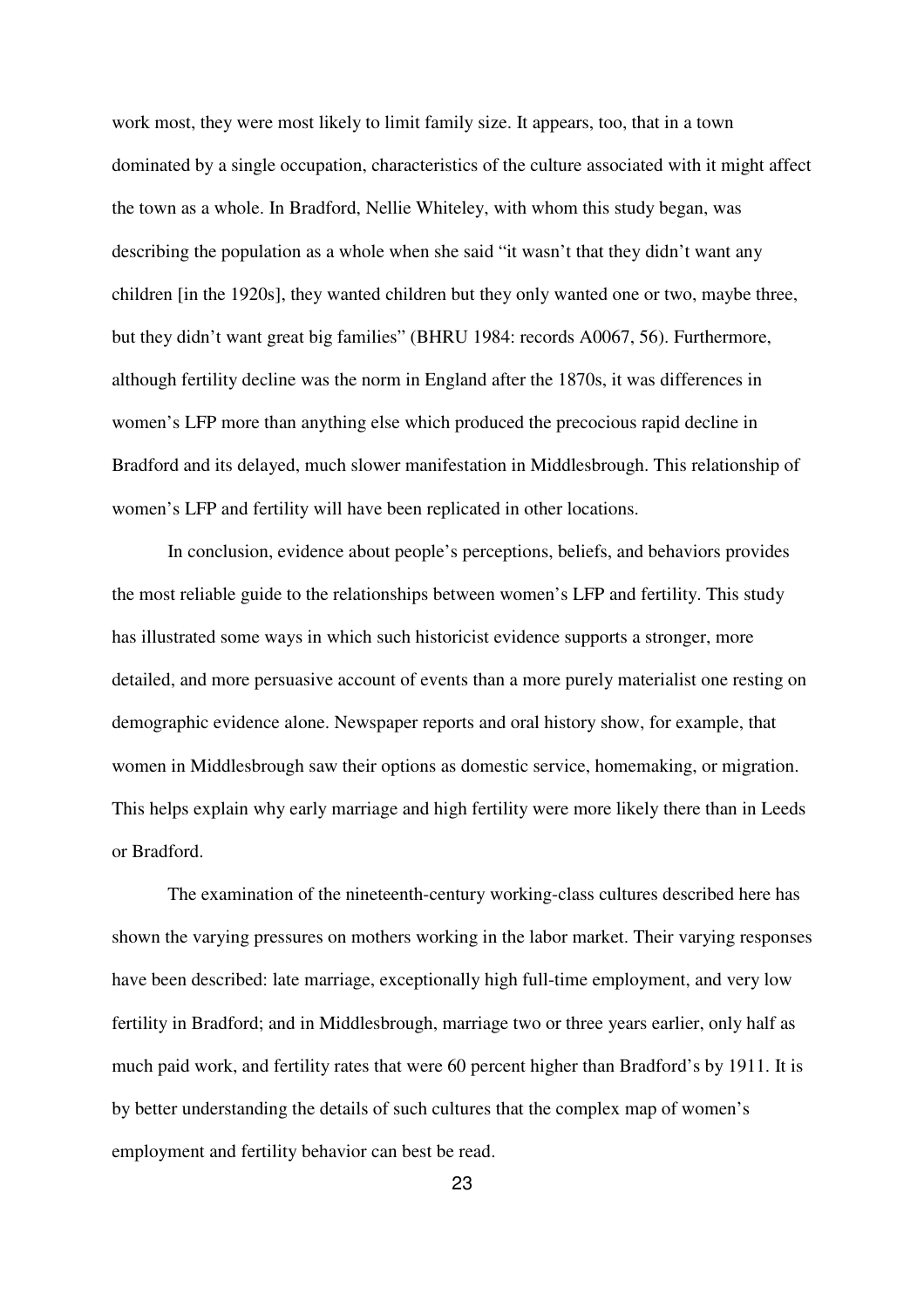*Paul Atkinson University of Huddersfield School of Music, Humanities and Media Room WG/23 Queensgate, Huddersfield, HD1 3DH, United Kingdom Address for proofs: e-mail: p.d.atkinson@hud.ac.uk Office: +44 1484 478411 Home: +44 1943 607526 Cell: +44 7968 900517* 

#### BIOGRAPHY

Paul Atkinson is Post-Doctoral Research Assistant in the Department of History at the University of Huddersfield. After a twenty-year career in England's Department of Health and the European Commission's public health unit, Paul Atkinson earned a PhD in history at the University of Leeds in 2010. He now works on nineteenth-century English social history.

#### ACKNOWLEDGMENTS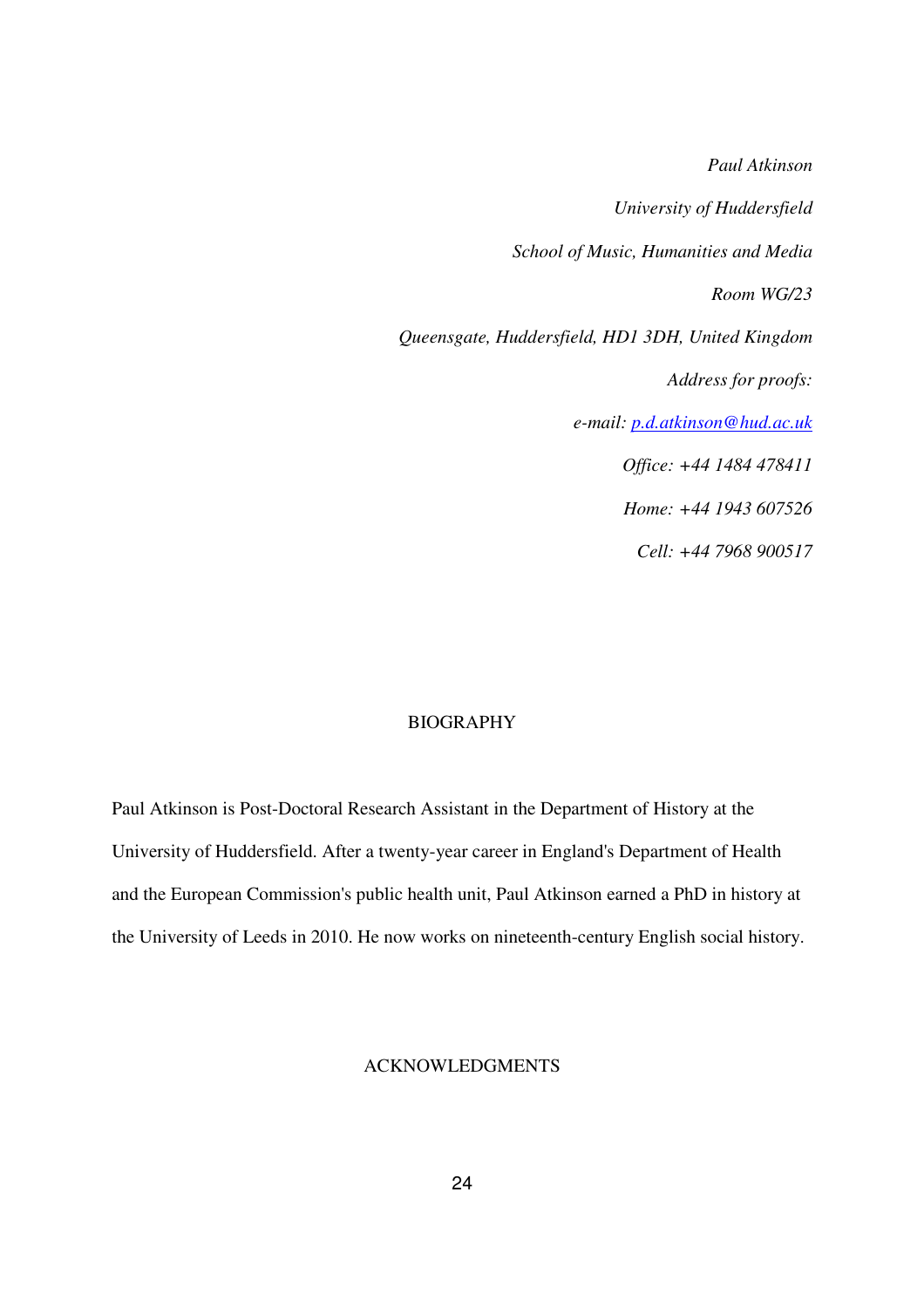Earlier versions of this study were presented at the European Science Foundation's Exploratory Workshop on the Reconstruction of the Female Labor Market Participation Rate in Barcelona and at a Local Population Studies Society conference in Norwich, both in November 2010. Thanks are due to the workshop organizers, Jane Humphries and Carmen Sarasúa; to participants for their comments; to Barry Doyle; and to the three anonymous reviewers.

#### TABLES

*Table 1* Rates of women's labor force participation (LFP) as recorded by the census (percent), 1861–1911

|                 | 1861 | 1871 | 1901 | 1911 |
|-----------------|------|------|------|------|
| <b>Bradford</b> | 50   | 49   | 38   | 40   |
| Leeds           | 37   | 37   | 30   | 34   |
| Middlesbrough   |      | 16   | 16   | 19   |

*Notes:* This table shows the percentage of women age 20 and older having a recorded census occupation. Data were not reported on a comparable basis for 1881 or 1891, and were not reported at all for Middlesbrough in 1861 because it was not then one of the large towns included in this report.

*Sources:* Census of England and Wales (1861, 1871); Census Returns of England and Wales (1901, 1911)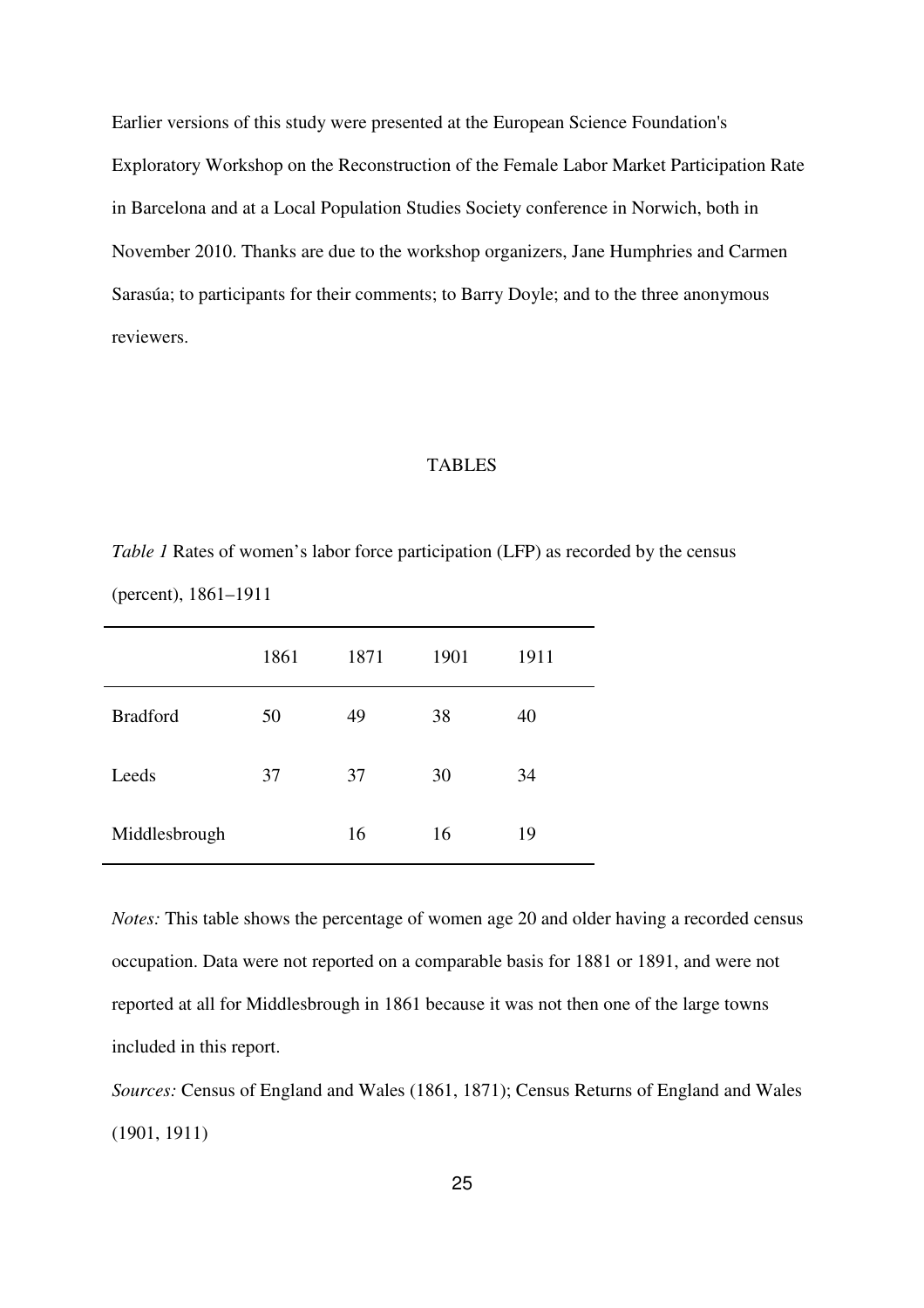|                  | <b>Bradford</b> |                | Leeds |      | Middlesbrough |      |
|------------------|-----------------|----------------|-------|------|---------------|------|
|                  | 1871            | 1911           | 1871  | 1911 | 1871          | 1911 |
| Textiles         | 58              | 56             | 29    | 15   |               |      |
| <b>Dress</b>     | 13              | $\overline{7}$ | 19    | 34   | 32            | 14   |
| Food and lodging | 6               | 8              | 5     | 10   | 18            | 17   |
| Service          | 17              | 8              | 33    | 21   | 35            | 38   |

*Table 2* Share of total employment of women in different occupations (percent), 1871 and 1911

*Notes:* Only the larger occupational groups are shown. Data describe only persons aged 20 and over.

*Sources:* Rimmer (1968: Table 3); Census of England and Wales (1871); Census Returns of England and Wales (1911)

|                 | 1861  | 1871  | 1881  | 1891  | 1901  | 1911  |
|-----------------|-------|-------|-------|-------|-------|-------|
| <b>Bradford</b> | 0.514 | 0.527 | 0.522 | 0.408 | 0.348 | 0.299 |
| Leeds           | 0.526 | 0.554 | 0.555 | 0.463 | 0.411 | 0.358 |
| Middlesbrough   |       |       | 0.765 | 0.666 | 0.586 | 0.566 |

*Table 3* Child-to-woman ratios, 1861–1911

*Notes:* ratio of children under age 5 to women aged  $15 - 44$ .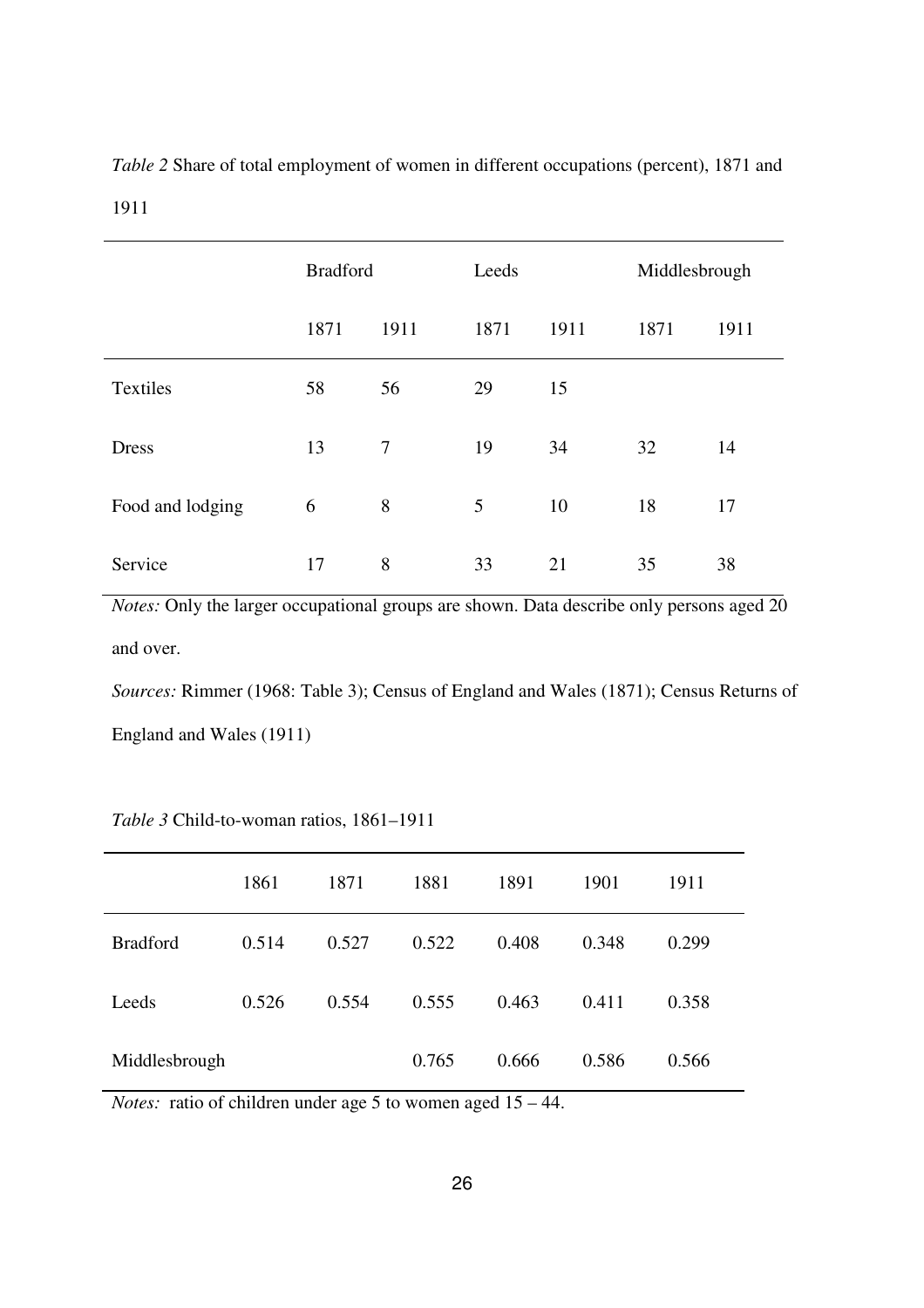*Sources:* Calculated from data in the census reports (Census of England and Wales 1861, 1871, 1881, 1891; Census Returns of England and Wales 1901, 1911). 1861 and 1871 data are missing for Middlesbrough because the town only became a registration district in 1875.

*Table 4* Mean age at marriage (in years), 1881–1921

|                 | 1881 | 1921 |
|-----------------|------|------|
| <b>Bradford</b> | 25.9 | 26.5 |
| Leeds           | 25.0 | 26.6 |
| Middlesbrough   | 22.9 | 24.3 |

*Sources:* Calculated from census data (Schürer and Woollard 2002; Census of England and Wales 1921)

#### **REFERENCES**

Primary sources:

Unpublished:

Bradford Archives: Bradford Heritage Recording Unit (Oral History Collection), 1984.

Teesside Archives: Recorded Memories (Oral History Collection), 1983.

Published: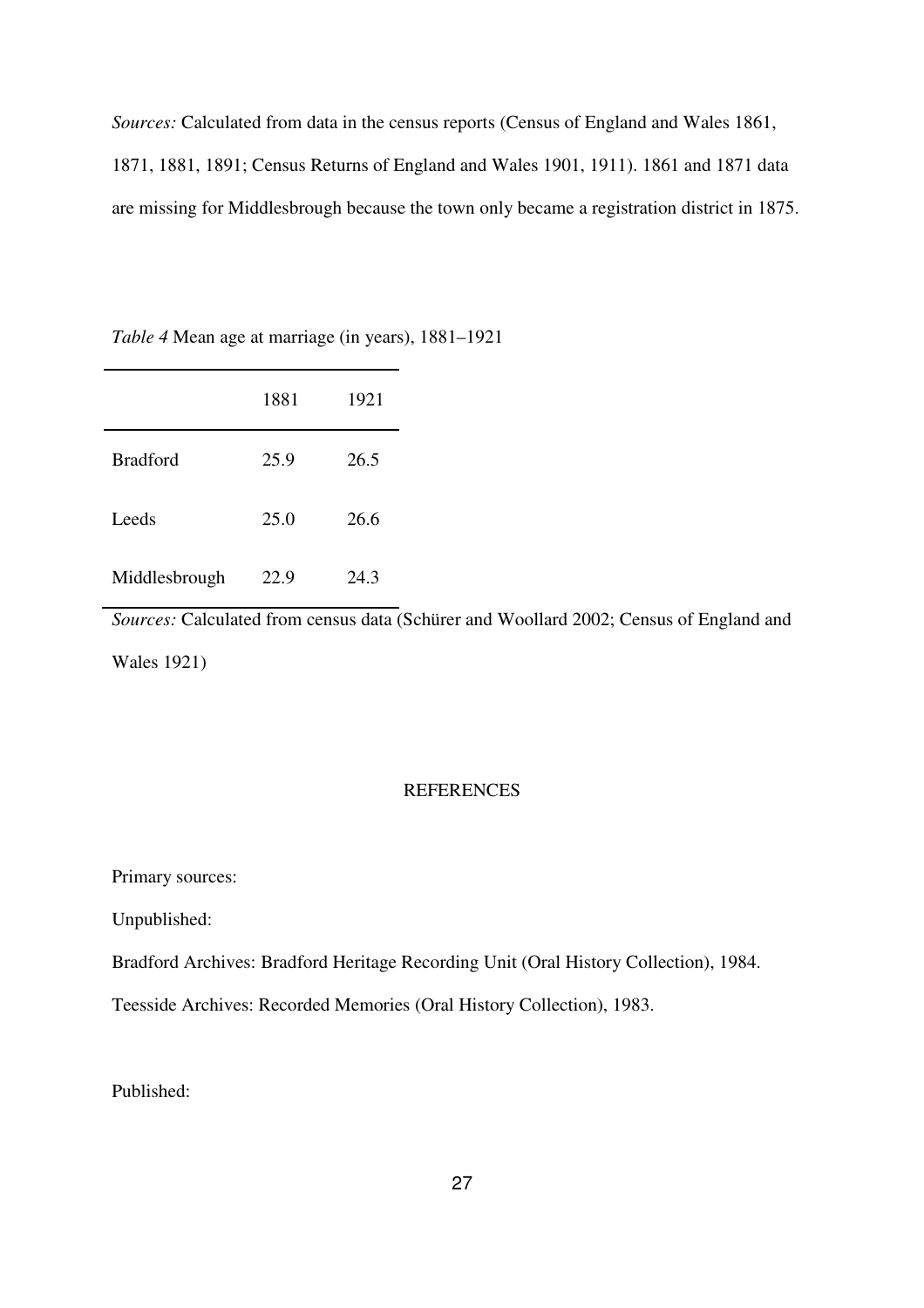- Census of England and Wales*,* 1861*: Population Tables Volume II, Abstracts of Ages, Occupations and Birthplaces of People, Division IV to Division XI*, British Parliamentary Papers (1863), LIII.
- *Census of England and Wales,* 1871*: Population Abstracts: Ages, Civil Condition, Occupations, and Birth-Places of the People: Vol. III, British Parliamentary Papers* (1873), LXXI.
- *Census of England and Wales,* 1881*: volume III: Ages, Conditions as to Marriage, Occupations and Birthplaces.* British Parliamentary Papers (1883), LXXX.
- *Census of England and Wales,* 1891*: volume III: Conditions as to Marriage, Occupations, Birthplaces and Infirmities.* British Parliamentary Papers (1893-4), CVI.
- *Census of England and Wales,* 1921*, Yorkshire* London: Her Majesty's Stationery Office (HMSO) (1923).

Census Returns of England and Wales, 1901, *Giving Details of Area, Houses and Population; also Population, Classified by Ages, Conditions as to Marriage, Occupations, Birth-Places, and Infirmities, in each County of York.* British Parliamentary Papers (1902), CXXI.

- *Census Returns of England and Wales,* 1911*: Vol. I. Administrative Areas*, British Parliamentary Papers (1912-1913), CXI.
- City of Leeds. 1915. *Report on the Health and Sanitary Conditions of the City for the Year 1914.* Leeds: City of Leeds.
- *Report by Miss Collet on the Statistics of Employment of Women and Girls*, British Parliamentary Papers (1894), LXXXI.
- Schürer, Kevin and Mathew Woollard. 2002. University of Essex Historical Censuses and Social Surveys Research Group, UK Data Archive. *Census of England and Wales,*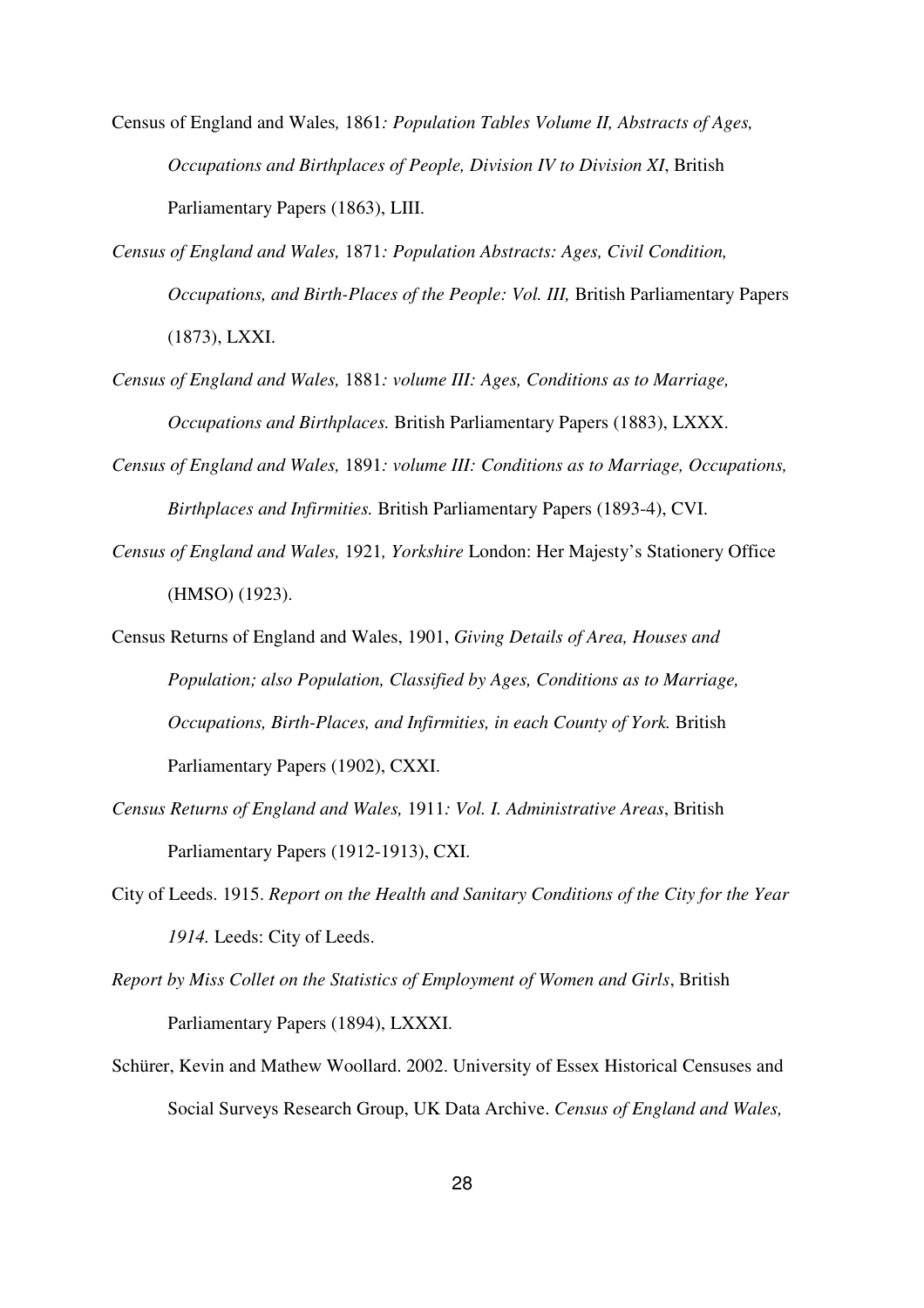*1881: Enumerators' Books (Digitised and Coded).* Dataset reference number SN4177. www.data-archive.ac.uk (accessed January 2010).

T. H. C. Stevenson. 1923. *Census of England and Wales, 1911: Vol. XIII: Fertility of Marriage, Part II.* London: HMSO.

Secondary sources:

- Anderson, Michael. 1999. "What Can the Mid-Victorian Censuses Tell Us about Variations in Married Women's Employment?" *Local Population Studies* 62: 9–30.
- Atkinson, Paul. 2010. "Cultural Causes of the Nineteenth-Century Fertility Decline: A Study of Three Yorkshire Towns." PhD diss., University of Leeds.
- Becker, Gary S. 1965. "A Theory of the Allocation of Time. " *The Economic Journal* 75(299): 493–517.
- Benería, Lourdes. 1995. "Toward a Greater Integration of Gender in Economics. " *World Development* 23(11): 1839–50.
- Benson, John. 1983. *The Penny Capitalists: A Study of Nineteenth-Century Working-Class Entrepreneurs.* New Brunswick, NJ: Rutgers University Press.
- Bourke, Joanna. 1994. *Working-Class Cultures in Britain, 1890–1960: Gender, Class, and Ethnicity.* London: Routledge.
- Braunstein, Elissa and Nancy Folbre. 2001. "To Honor and Obey: Efficiency, Inequality, and Patriarchal Property Rights." *Feminist Economics* 7(1): 25–44.
- Carus, A. W. and Sheilagh Ogilvie. 2009. "Turning Qualitative into Quantitative Evidence: A Well-Used Method Made Explicit." *The Economic History Review* 62(4): 893–925.
- Chinn, Carl. 1988*. They Worked All Their Lives: Women of the Urban Poor in England, 1880–1939.* Manchester: Manchester University Press.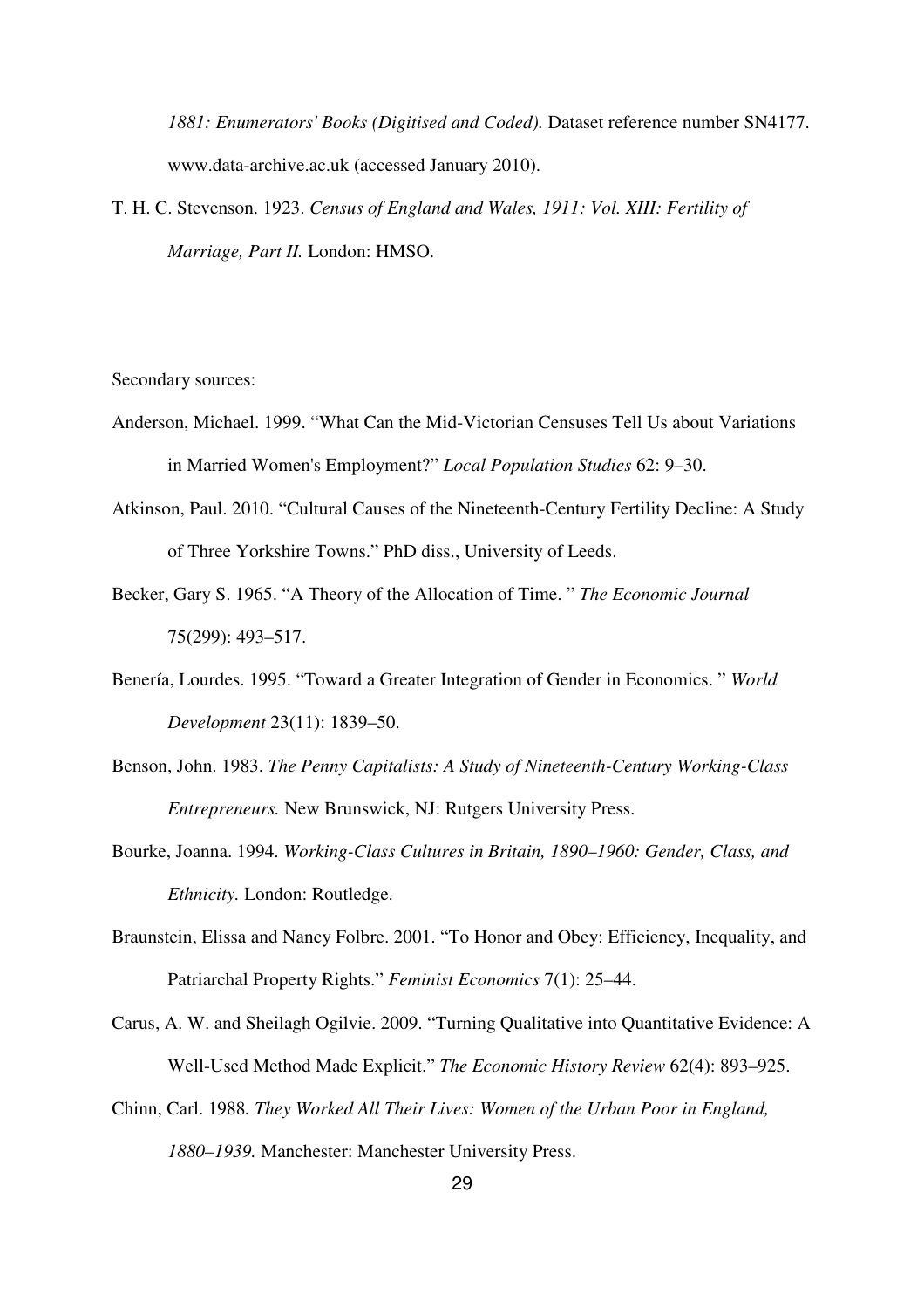- de Laat, Joost and Almudena Sevilla-Sanz. 2011. "The Fertility and Women's Labor Force Participation Puzzle in OECD Countries: The Role of Men's Home Production." *Feminist Economics* 17(2): 87–119.
- De Moor, Tine and Jan Luiten Van Zanden. 2010. "Girl Power: The European Marriage Pattern and Labour Markets in the North Sea Region in the Late Medieval and Early Modern Period." *Economic History Review* 63(1): 1–33.
- de Vries, Jan. 2008. *The Industrious Revolution: Consumer Behavior and the Household Economy, 1650 to the Present.* Cambridge: Cambridge University Press.
- Dwork, Deborah. 1987. *War is Good for Babies and Other Young Children: A History of the Infant and Child Welfare Movement in England, 1898–1918.* London: Tavistock.
- Dyhouse, Carol. 1978. "Working-Class Mothers and Infant Mortality in England, 1895- 1914." *Journal of Social History* 12: 248-67.

———. 1989. *Feminism and the Family in England, 1880–1939.* Oxford: Basil Blackwell.

- Fee, Terry. 1976. "Domestic Labor: An Analysis of Housework and its Relation to the Production Process." *Review of Radical Political Economics* 8(1): 1–8.
- Folbre, Nancy. 1991. "The Unproductive Housewife: Her Evolution in Nineteenth-Century Economic Thought." *Signs* 16(3): 463–84.
- Fraser, Derek, ed. 1980. *A History of Modern Leeds.* Manchester: Manchester University Press.
- Garrett, Eilidh M. 1998. "Was Women's Work Bad for Babies? A View from the 1911 Census of England and Wales." *Continuity and Change* 13(2): 281–316.
- ———. 2007. "The Dawning of a New Era? Women's Work in England and Wales at the Turn of the Twentieth Century," in Nigel Goose, ed. *Women's Work in Industrial England: Regional and Local Perspectives*, pp. 314–62. Hatfield: Local Population Studies Society.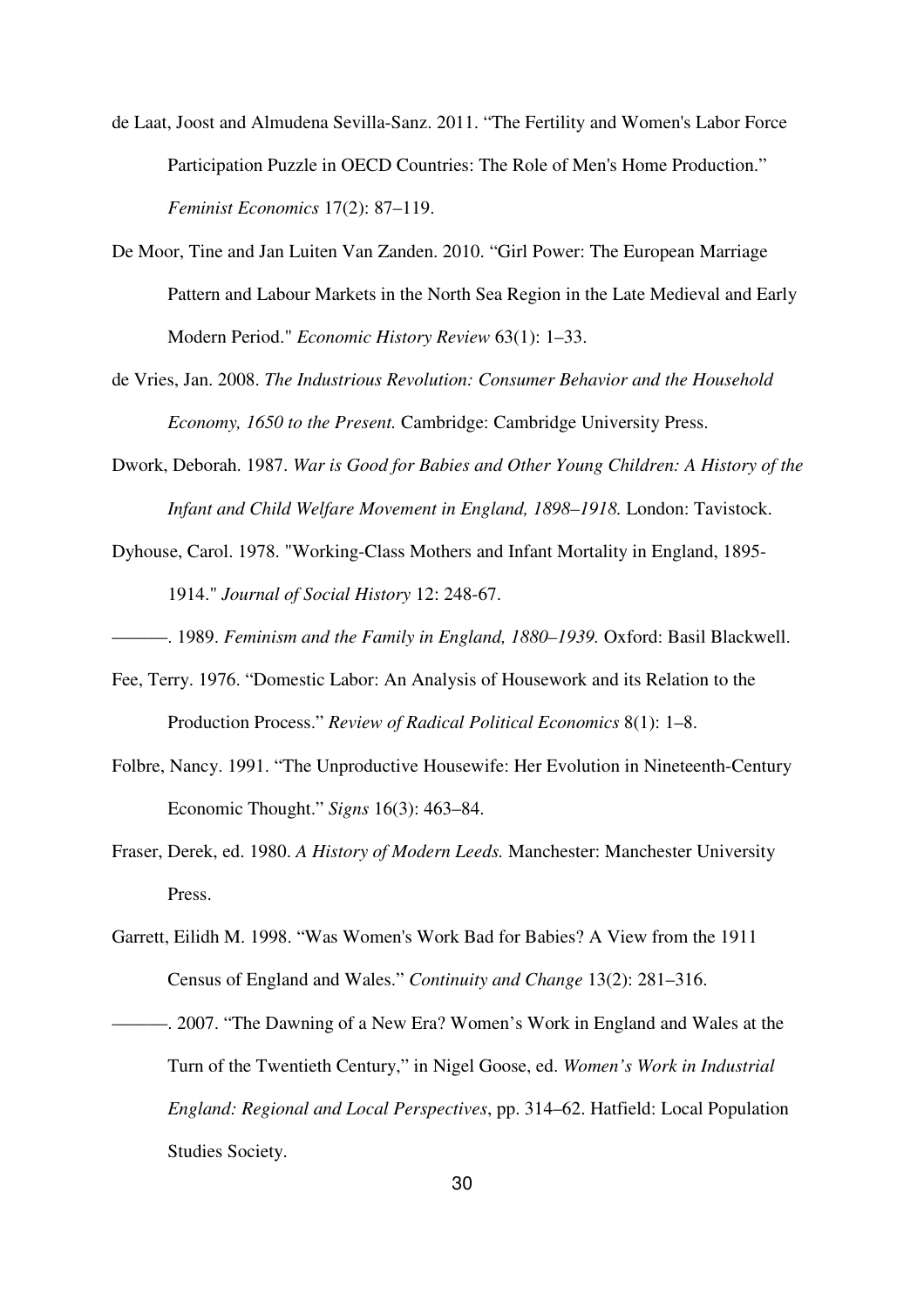- Garrett, Eilidh and Alice Reid. 1994. "Satanic Mills, Pleasant Lands: Spatial Variation in Women's Work, Fertility and Infant Mortality as Viewed from the 1911 Census." *Historical Research* 67(163): 156–77.
- Garrett, Eilidh, Alice Reid, Kevin Schürer, and Simon Szreter. 2001. *Changing Family Size in England and Wales: Place, Class and Demography, 1891–1911.* Cambridge: Cambridge University Press.
- Gillis, John R., Louise A. Tilly, and David Levine, eds. 1992. *The European Experience of Declining Fertility, 1850–1970: The Quiet Revolution.* Cambridge, MA: Blackwell.

Gittins, Diana. 1982. *Fair Sex, Family Size and Structure, 1900–39.* London: Hutchinson.

- Hajnal, John. 1953. "Age at Marriage and Proportions Marrying." *Population Studies* 7(2): 111–36.
- Hammel, E. A. and Peter Laslett. 1974. "Comparing Household Structure over Time and between Cultures." *Comparative Studies in Society and Histor*y 16(1): 73–109.
- Higgs, Edward. 2004. *Life, Death and Statistics: Civil Registration, Censuses and the Work of the General Register Office, 1836–1952.* Hatfield: Local Population Studies.
- Hill, Bridget. 1993. "Women, Work and the Census: A Problem for Historians of Women." *History Workshop* 35: 78–94.
- Hinde, Andrew. 1998. *Demographic Methods*. London: Arnold.
- Honeyman, Katrina. 1997. "Gender Divisions and Industrial Divide: The Case of the Leeds Clothing Trade, 1850–1970." *Textile History* 28(1): 47–66.
- Horrell, Sara and Jane Humphries. 1995. "Women's Labour Force Participation and the Transition to the Male-Breadwinner Family, 1790–1865." *The Economic History Review* 48(1): 89–117.
- Humphries, Jane. 2007. "'Because They Are Too Menny...' Children, Mothers and Fertility Decline: The Evidence from Working-Class Autobiographies of the Eighteenth and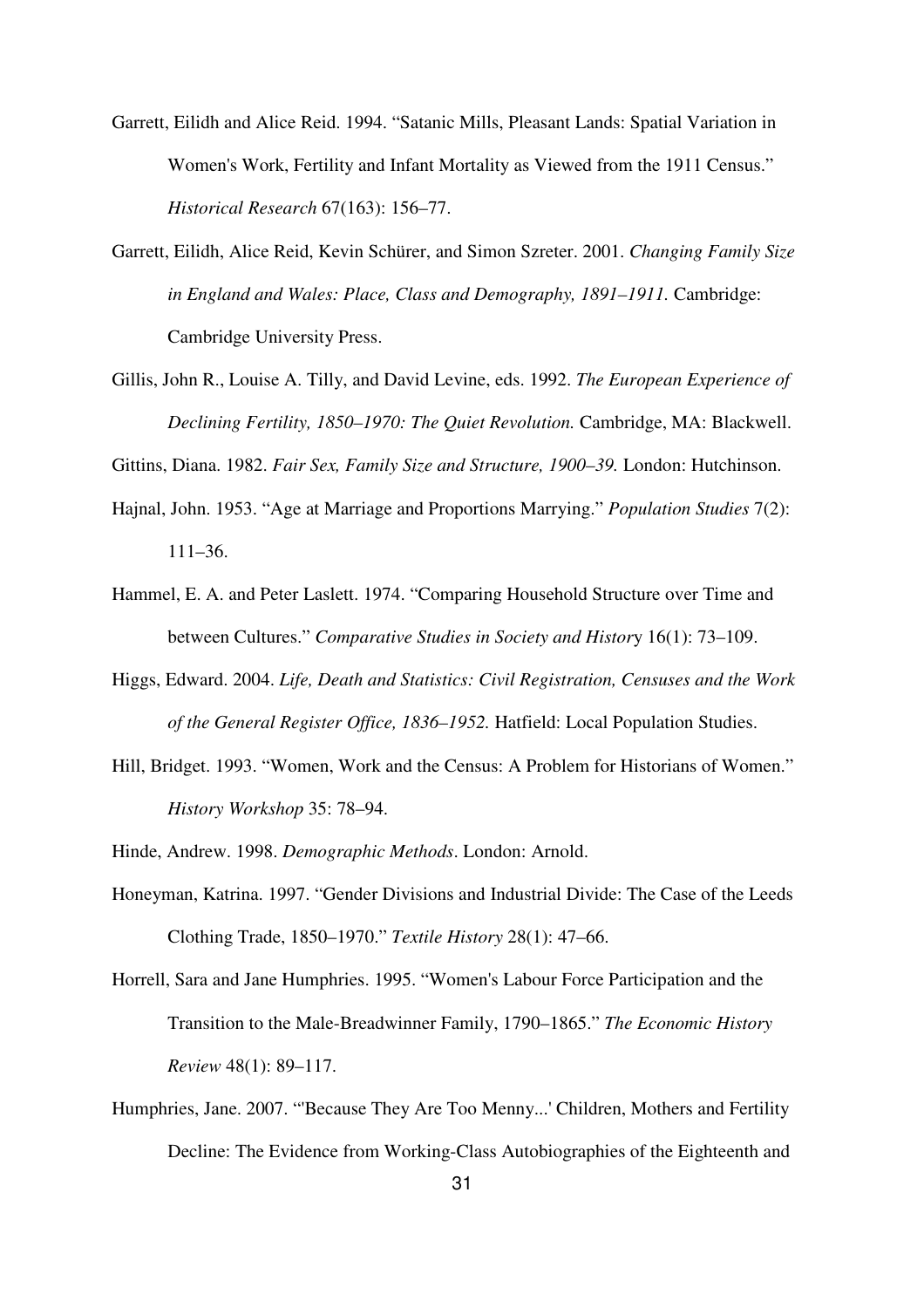Nineteenth Centuries," in Angélique Janssens, ed. *Gendering the Fertility Decline in the Western World*, pp. 113–50. Bern: Peter Lang.

- ———. 2010. *Childhood and Child Labour in the British Industrial Revolution*. Cambridge: Cambridge University Press.
- Jordan, Ellen. 1988. "Female Unemployment in England and Wales 1851–1911: An Examination of the Census Figures for 15–19 Year Olds." *Social History* 13(2): 175– 90.
- Levine, David. 1987. *Reproducing Families: The Political Economy of English Population History.* Cambridge: Cambridge University Press.
- Madden, Janice F. 1972. "The Development of Economic Thought on the 'Woman Problem.'" *Review of Radical Political Economics* 4(3): 21–39.
- Mills, D. R. and K. Schürer. 1996. "Communities in the Victorian Censuses: An Introduction," in Dennis Mills and Kevin Schürer, eds. *Local Communities in the Victorian Census Enumerators' Books*, pp. 1–15. Oxford: Leopard's Head.
- Mokyr, Joel. 2000. "Why 'More Work for Mother'? Knowledge and Household Behavior, 1870–1945." *The Journal of Economic History* 60(1): 1–41.
- Oakley, Ann. 1974. *The Sociology of Housework.* New York: Pantheon.
- Quick, Paddy. 1972. "Women's Work." *Review of Radical Political Economics* 4(3): 2–19.
- Reay, Barry. 1996. *Microhistories: Demography, Society and Culture in Rural England, 1800–1939.* Cambridge: Cambridge University Press.
- Rimmer, W. G. 1968. "Occupation in Leeds, 1841-1951." *Publications of the Thoresby Society* L, (Miscellany): 158-78.
- Schofield, Roger. 1985. "English Marriage Patterns Revisited." *Journal of Family History* 10(1): 2–20.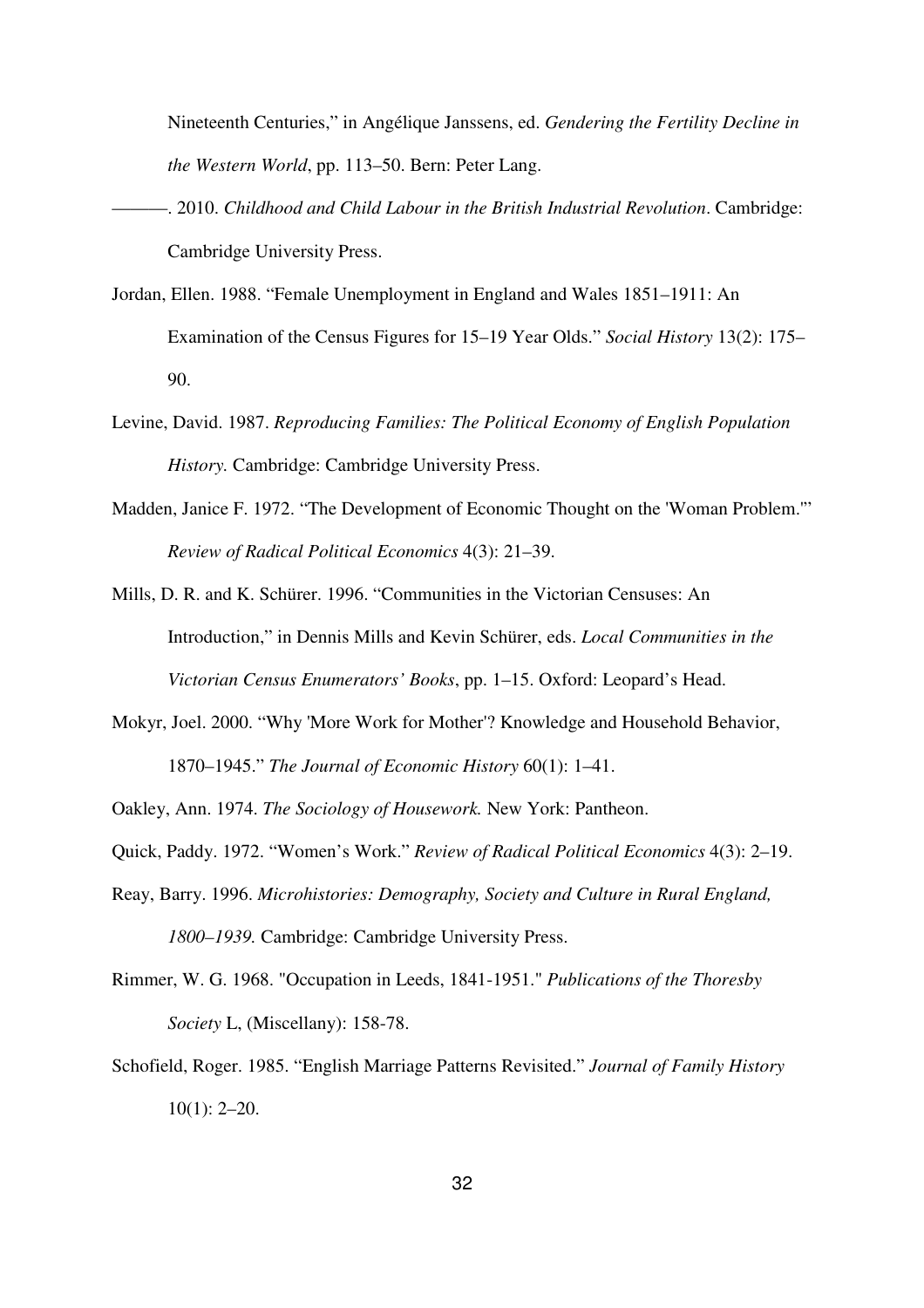- Schwarzkopf, Jutta. 2004. *Unpicking Gender: The Social Construction of Gender in the Lancashire Cotton Weaving Industry, 1880–1914.* Aldershot: Ashgate.
- Scott, Joan Wallach. 1983. "Women in History: The Modern Period." *Past & Present* 101: 141–57.
- Seccombe, Wally. 1990. "Starting to Stop: Working-Class Fertility Decline in Britain." *Past & Present* 126(1): 151–88.
- Szreter, Simon. 1996. *Fertility, Class and Gender in Britain, 1860–1940.* Cambridge: Cambridge University Press.
- ———. 2011. "Theories and Heuristics: How Best to Approach the Study of Historic Fertility Declines?" *Historical Social Research* 36(2): 65–100.
- Szreter, Simon and Kate Fisher. 2010. *Sex before the Sexual Revolution: Intimate Life in England, 1918–1963.* Cambridge: Cambridge University Press.
- Szreter, Simon and Eilidh Garrett. 2000. "Reproduction, Compositional Demography, and Economic Growth: Family Planning in England Long Before the Fertility Decline." *Population & Development Review* 26(1): 45–80.
- Szreter, Simon and Anne Hardy. 2000. "Urban Fertility and Mortality Patterns," in Martin Daunton, ed. *The Cambridge Urban History of Britain: Volume III 1840–1950*, pp. 629–72. Cambridge: Cambridge University Press.
- Tebbutt, Melanie. 1995. *Women's Talk? A Social History of* "*Gossip*" *in Working Class Neighbourhoods, 1880–1960.* Aldershot: Ashgate.
- Woods, Robert. 1996. "The Population of Britain in the Nineteenth Century," in Michael Anderson, ed. *British Population History: From the Black Death to the Present Day*, pp. 287–342. Cambridge: Cambridge University Press.